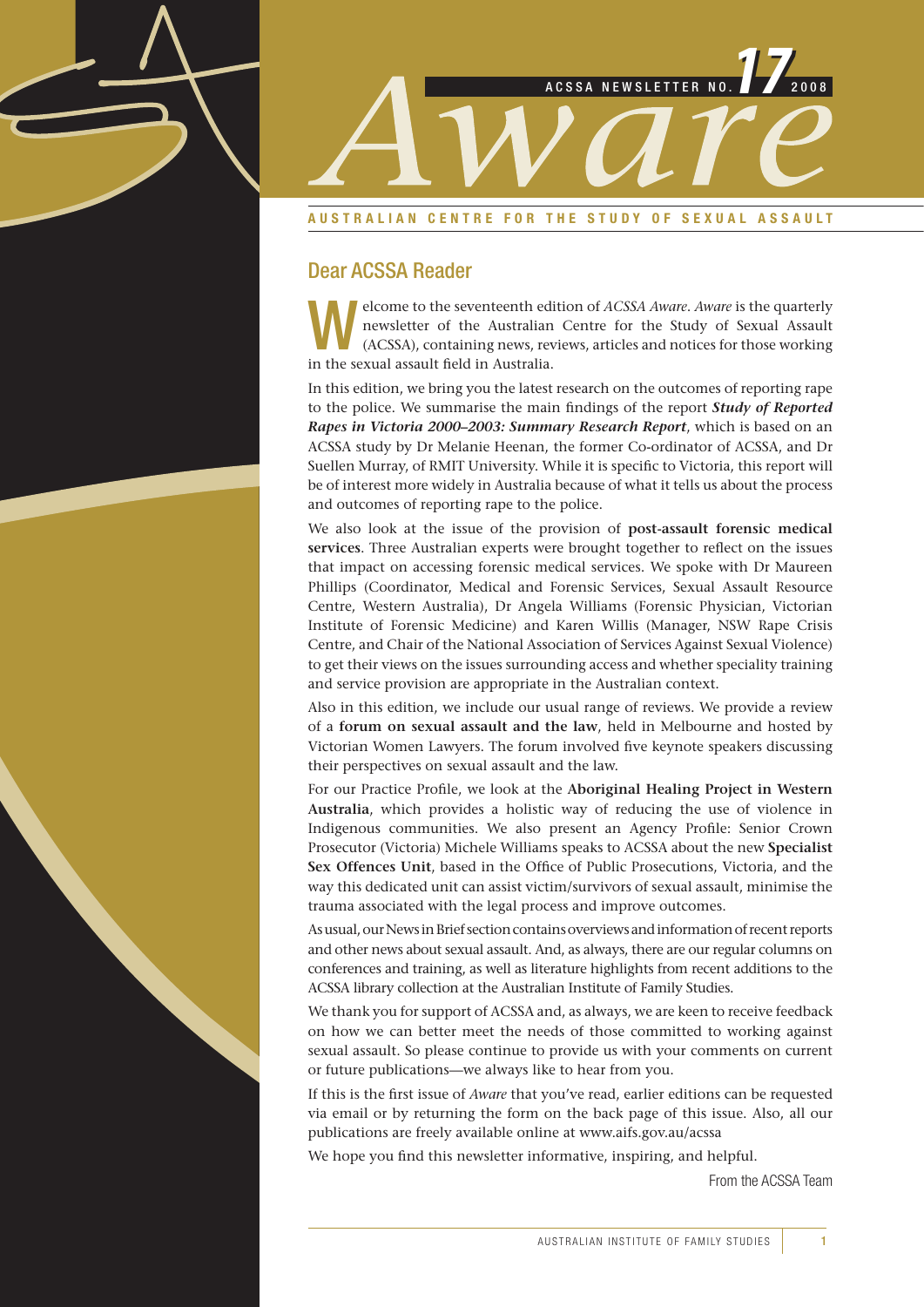

#### **Australian Government**

**Australian Institute of Family Studies** Australian Centre for the Study of Sexual Assault

The Australian Centre for the Study of Sexual Assault aims to improve access to current information on sexual assault in order to assist policy makers, service providers, and others interested in this area to develop evidence-based strategies to prevent, respond to, and ultimately reduce the incidence of sexual assault.

The Australian Centre for the Study of Sexual Assault is funded by the Office for Women, Australian Government Department of Families, Housing, Community Services and Indigenous Affairs, through the Women's Safety Agenda. The Centre is hosted by the Australian Institute of Family Studies.



| 3                 |
|-------------------|
| 4                 |
|                   |
| $12 \overline{ }$ |
|                   |
| 18                |
|                   |
| 19                |
|                   |
| 22                |
| 26                |
|                   |

#### © Commonwealth of Australia 2008

This work is copyright. Apart from any use as permitted under the *Copyright Act 1968*, no part may be reproduced by any process without prior written permission from the Commonwealth. Requests and inquiries concerning reproduction and rights should be addressed to the Commonwealth Copyright Administration, Attorney General's Department, Robert Garran Offices, National Circuit, Barton act 2600 or posted at www.ag.gov.au/cca

The Australian Institute of Family Studies is committed to the creation and dissemination of research-based information on family functioning and wellbeing. Views expressed in its publications are those of individual authors and may not reflect Australian Government or Institute policy, or the opinions of the Editors or of the Director.

*acssa Coordinator: Dr Zoë Morrison*

Australian Institute of Family Studies Level 20, 485 La Trobe Street, Melbourne VIC 3000 Australia Phone: (03) 9214 7888 Fax: (03) 9214 7839 Internet: www.aifs.gov.au/acssa

ISSN 1488-8140 (Print) ISSN 1448-8167 (Online)

Compiled by Cameron Boyd Printed by XXXX

## ACSSA's Promising Practice Database

Many readers would be familiar with the ACSSA Good Practice Database, the online database of Australian sexual assault projects and services. This has been a popular resource, recording nearly 50,000 hits during 2006–07, and we hope this will continue to be a useful source of information.

As a "work in progress", we are always thinking about how to improve the database. We are introducing a few minor changes to make things easier for those who are accessing the database, as well as those who would like their work to be included.

Firstly, the database will now be called the Promising Practice Database. This reflects the fact that ACSSA simply does not have the capacity to conduct a thorough evaluation of every project. To use the term "Good Practice" suggests that the projects have been evaluated as meeting a particular set of standards, and this is not the case. While there is a set of criteria that projects respond to, these are more for the purpose of description rather than evaluation.

Secondly, we are working with the Web Officer to come up with ways to make the database more "searchable" to make it easier to find what you are looking for! You might notice some changes to the way the database is organised when you visit over the coming months.

Lastly, we tried to make the submission process smoother. This will always be a challenging part of the process, as we try to balance the time constraints faced by workers in the field with the need to obtain enough information about the projects to make the database as comprehensive as possible. We have made some small changes to the submission form that we hope will make things clearer. Please be assured that all existing entries will remain online—there is no need to complete a new form for projects already in the database.

People who want to submit a project for the database have two options:

- download and complete the submission form, and return the completed form to ACSSA; or
- contact ACSSA and arrange for someone to go through the form with you over the phone.

We are always open to your suggestions about how the database could be improved—we would be happy to hear from you. Visit www.aifs.gov.au/acssa and follow the links.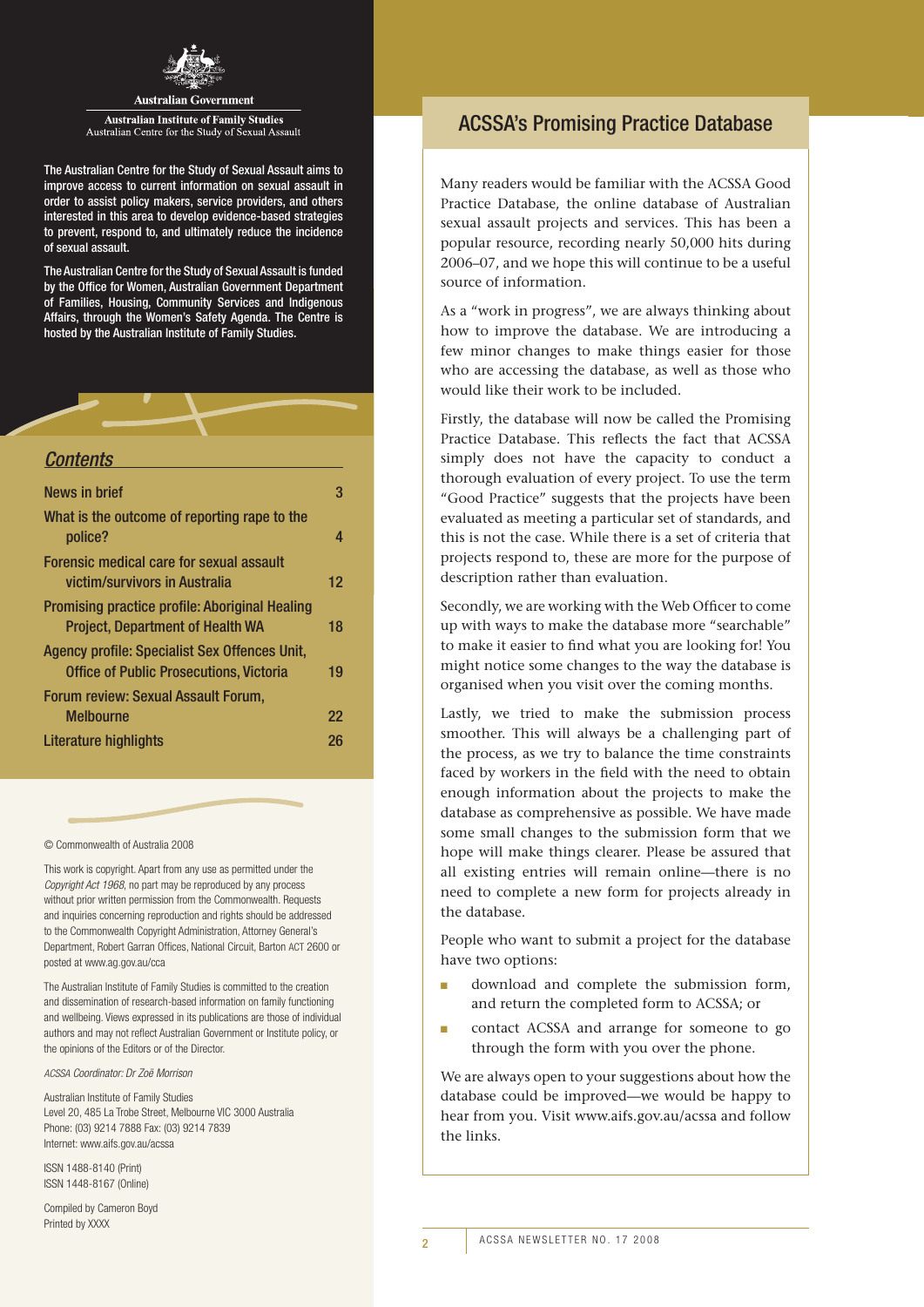## The Body Shop surveys community attitudes on relationship violence

**The Body Shop Australia's survey of community attitudes, understandings and responses to abuse in relationships 2006: A summary of findings**. (2007). Mulgrave, Vic: The Body Shop Australia.

Research commissioned by The Body Shop Australia surveyed 30,000 customers across Australia about their attitudes to, and understandings of, abuse in relationships. The Body Shop's use of the term "relationship violence" refers not only to violence that occurs in marriages or de facto relationships, but also to abuse that may occur in dating relationships among younger people (p. 9). Participants in the survey were asked about what they thought constituted relationship violence; their suggestions of where they would tell a friend to go for help if their friend disclosed experiencing violence; what they thought the gender of the perpetrator and victim were; and what they thought the causes of relationship abuse were. Key findings include:

- More than 90% of people identified punching, kicking, hitting, slapping, pushing, not being allowed to see family and friends, and pressure for sex as relationship abuse.
- In relation to pressuring someone for sex, 15.8% of males thought it was not abusive or weren't sure whether it was abusive, compared to 7.5% of females.
- Men were less likely than women to see name-calling, put-downs, stalking, or being told how to dress as abusive behaviours, or were more likely to be unsure.
- About one-third of people thought relationship violence was gender symmetrical. Thirty-five per cent of all respondents thought that men and women were equally perpetrators, and 30% thought men and women were equally victimised. The proportions of men and women who believed in this symmetry of violence were similar, with men only slightly more inclined to hold this view.

In relation to what "causes" relationship violence, drugs and alcohol (97%), trouble controlling anger (96%), and having a violent personality were the top three reasons nominated by respondents.

The report also found that age was an important factor in people's attitudes towards relationship abuse. Older people were more likely to think that abuse was common in the community and were more able to identify subtle forms of abuse. For example, in the under-18 group, males were three times more likely to think that pressure for sex is not abuse. The findings add to existing research about attitudes to violence against women.

## *The Jammed* by Dee McLachlan

In 2006, the United Nations Office on Drugs and Crime (UNODC) listed Australia as the 11th main destination for victims of trafficking. Project Respect estimates 1,000 women are trafficked into Australia each year. While trafficking in persons refers broadly to the movement of individuals involving deception, coercion, fraud or force, it is sexual trafficking that has been the most visible issue in the public domain.

*The Jammed*, written and directed by Dee McLachlan, goes behind broad claims and sensationalised media coverage to tell the stories of three women trapped in situations of sexual exploitation.

*The Jammed* was awarded the best Australian feature film at the 2007 Inside Film awards.

Visit www.thejammed.com for more information on the film.

ACSSA would like to thank the producers for inviting us to attend the international premiere of the film, and we offer our congratulations to the cast and crew for their outstanding achievement.

#### Reference

United Nations Office on Drugs and Crime. (2006). *Trafficking in persons: Global patterns*. Retrieved 7 November 2007, from http://www. unodc.org/unodc/en/trafficking\_persons\_ report\_2006–04.html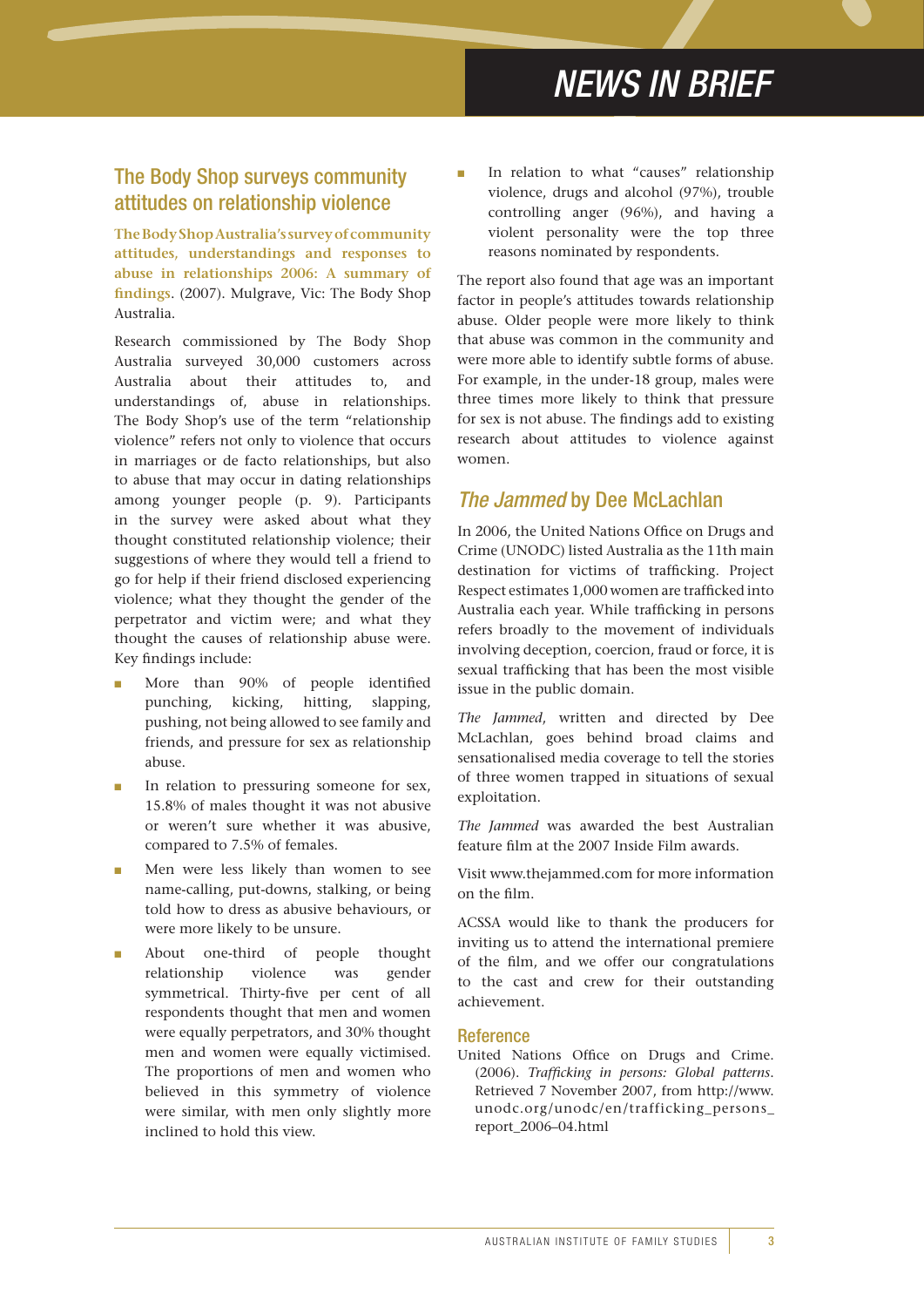## **ARTICLE**

# What is the outcome of reporting rape to the police?

*Study of reported rapes in Victoria 2000–2003: Summary research report*

#### Zoë MORRISON

The Victorian Government has recently released the summary report *Study of Reported Rapes in Victoria 2000–2003: Summary Research Report*, which is based on an Australian Centre for the Study of Sexual Assault (ACSSA) study by Dr Melanie Heenan, the former Co-ordinator of ACSSA, and Dr Suellen Murray, of RMIT University. This is the first extensive analysis of police investigations into rape offences in Victoria in more than a decade. While it is Victorian-specific, the report is of wider interest because of its detailed findings on the outcomes of reporting rape to the police. The report provides particular insight into those cases that enter the criminal justice system and are filtered out; this is valuable information that is not usually widely accessible. The study was commissioned by the Office of Women's Policy, Department of Victorian Communities, on behalf of the Victorian Statewide Steering Committee to Reduce Sexual Assault (SSCRSA).

T he research analysed 850 rapes reported to Victoria Police over three years. The summary report contains findings on the characteristics of victims who reported rape, the characteristics of offenders, and the characteristics of the assault. It provides an analysis of case outcomes, and the relationship between case characteristics and case outcomes. It profiles cases involving diverse groups and also looks at profiles of offenders from diverse groups. The report concludes by suggesting a number of issues for future consideration, including challenging a culture of disbelief in relation to rape, changing classification and recording practices in police records, and understanding the specific issues that might impact on particular groups of victims, particularly those from diverse groups.

Overall, the study shows a high attrition rate for rape that might have actually increased, with offenders charged in only 15% of cases. In particular, Aboriginal victims, victims with a mental illness or psychiatric disability, and those influenced by alcohol or other drugs around the time of the offence were some of the groups of people least likely to see charges laid. This is despite a number of reforms and initiatives in this area in Victoria.

In this article, we discuss the background of the study, its aims and methods, and then provide an abridged summary of the main findings in relation to the outcomes of cases, the relationship between case characteristics and case outcomes, and cases involving diverse groups. Readers can access the full report online (the address is given at the end of this article).

## Background to the study

Sexual assault is the most underreported of all interpersonal crimes, and while research shows that reporting rates to police have improved, this increase has only been small.

Sexual assault is the most under-reported of all interpersonal crimes, and while research shows that reporting rates to police have improved, this increase has only been small. The Australian Bureau of Statistics (ABS) Personal Safety Survey (2006) found that the rate of reporting rape to the police nationwide has increased by 4% over the last ten years (from 15% of rapes reported nationwide in 1996 to 19% reported in 2005) (ABS, 2006). Once reported, only a minority of rape cases will result in a charge being laid. This report points out the important "gate-keeping" role police play in relation to rape complaints. For example, its succinct literature review points to research that shows that "attitudes formed by preconceived assumptions about the typical rape victim … impact on the investigation of sexual offences" by police (SSCRSA, 2006,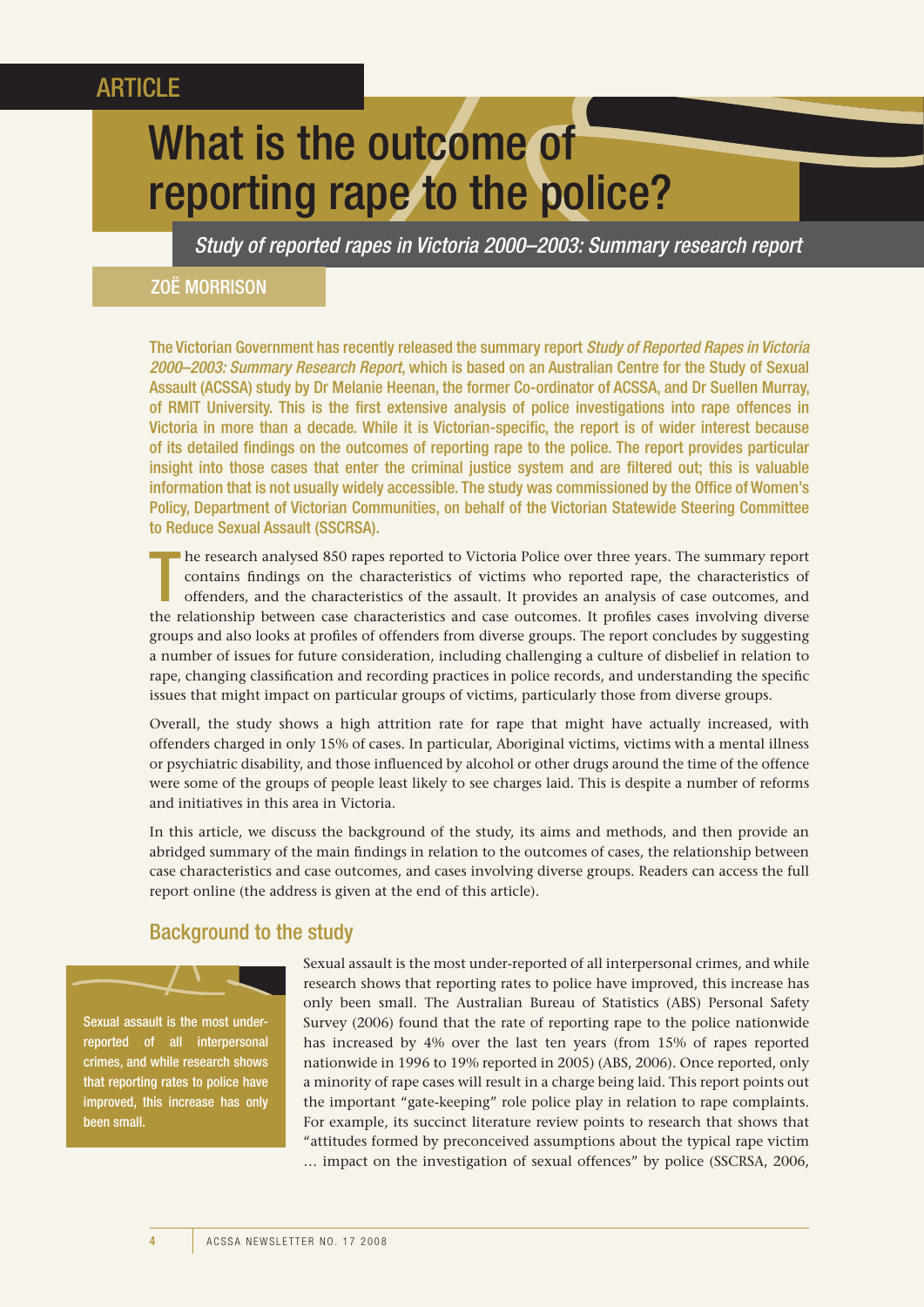p. 12), and that there is a "dominant mindset of suspicion underlying police responses to reports of sexual assault" (Jordan 2004, p. 135, in SSCRSA, 13). Some argue that this environment of disbelief encourages women to withdraw complaints (p. 12). In Victoria, the Victorian Law Reform Commission (VLRC) found in 2003 that once a rape was reported, the number of reports that were subsequently withdrawn had actually increased from 14% in 1994–5 to 31.5% in 2002–3 (VLRC, 2003).

Yet, the criminal justice response to rape has also undergone much reform in the state of Victoria over the last two decades, aimed at improving the response to sexual offences. In 1992, Victoria Police introduced the *Code of Practice for the Investigation of Sexual Assault*, which has been subsequently reviewed and developed, with a third edition released in November 2005 (Victoria Police, 2005). In 2002, Victoria Police released *A Way Forward: Violence Against Women Strategy: A Summary of the Review into All Matters Related to Violence Against Women (Victoria Police, 2002)*, which contained recommendations to improve their responses to violence against women. In 2006, a Victorian Government sexual assault reform package included resources to pilot two Sexual Offences and Child Investigation Teams (SOCIT), with police staff trained in both the investigation of sexual assault and in attending to the needs of victims. Future research would allow the impacts of these initiatives to continue to be assessed.



The criminal justice response to rape has also undergone much reform in the state of Victoria over the last two decades, aimed at improving the response to sexual offences.

## Aims of the study

The aims of this study were:

- to identify the case characteristics of cases finalised as "complaints withdrawn", "no offence disclosed", and "offender processed"; and
- to distinguish, to the extent that the evidence is available, the kinds of factors that influence the finalisation of rape reports as "complaints withdrawn", "no offence disclosed" and "offender processed" for victims of diverse groups.

## Study methods

The study analysed a random sample of 850 rapes reported to police around Victoria over three years (2000–03), using the Victoria Police Law Enforcement Assistance Program (LEAP) database. This database stores the particulars of all crimes brought to the notice of police, enabling police to record information about the victim, the alleged offender and the nature of the offence. Also examined were the corresponding case narratives for both the Sexual Offences and Child Abuse Unit (SOCAU) and Criminal Investigation Unit (CIU) members.

The summary report points out the significant limitations of using the LEAP database when seeking to provide a comprehensive description of police investigations. For example, LEAP is not used consistently by police to record case details. Originally, the study intended to comprehensively review police attitudes and perceptions about particular rape cases; however, police data did not consistently provide this level of information. It was also found to be particularly limited when examining cases involving victims and offenders with disabilities, Indigenous victims and offenders, and victims and offenders from culturally diverse communities. Because of this, the methods were amended to allow for a stronger quantitative focus.

## Major findings

The major findings of the study were as follows:

- Police laid charges in only 15% of cases. This report suggests the rate of attrition might have actually risen in this state.
- Police did not proceed with more than 60% of investigations.
- Only 2.1% of reports were designated as false.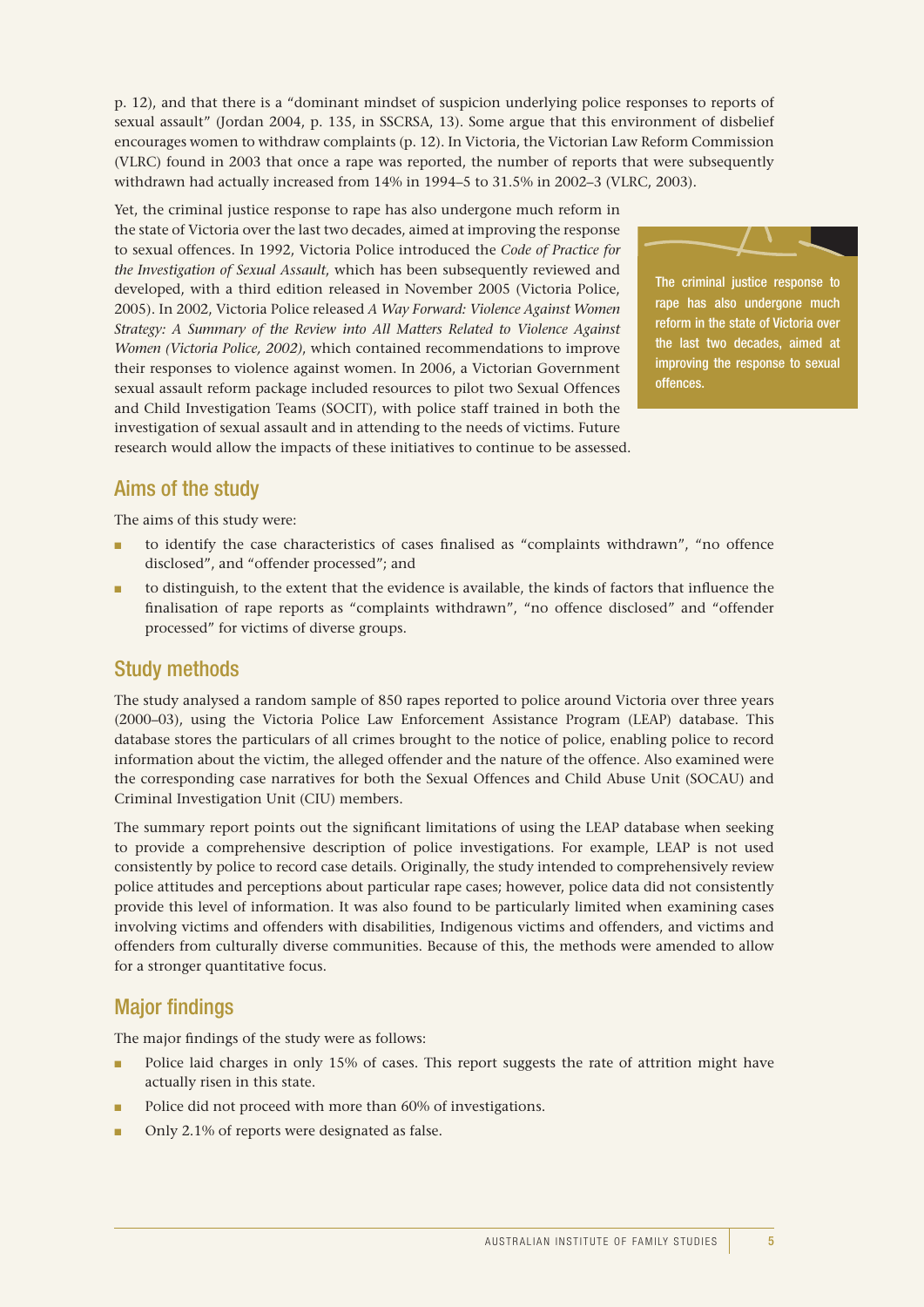- Twenty-six per cent of cases involved victims with a psychiatric disability and mental health issue. These were among the least likely cases to result in charges being laid against the offender. There were also twice as likely to be determined as false.
- Rape victims most likely to see charges laid were: male, physically injured, medically examined, not influenced by alcohol or drugs at the time of the offence, subject to other offences alongside the rape, and raped by offenders well known to police for previous sexual offending.
- Cases that resulted in No Further Police Action (NFPA—where police decide to take no further action on a complaint) were more likely to involve: younger adults, victims who were acquainted with or had a cursory relationships with the offender, and victims who had consumed alcohol or drugs around the time of the offence.
- Where the complaint was withdrawn, offenders were proportionally more likely to be current or former partners.
- No charges were laid in all of the 16 cases in the study that involved Indigenous victims.

### Outcomes of the cases

Less than one in six victims will be involved in cases that are likely to proceed to prosecution and … the rate of attrition may have actually increased when compared with earlier studies.

As already stated, police laid charges in only 15% of cases (of the 812 reports where case outcomes could be established). This suggests that less than one in six victims will be involved in cases that are likely to proceed to prosecution and that the rate of attrition may have actually increased when compared with earlier studies.

Most of the cases (46.4%) resulted in No Further Police Action. When combined with the numbers of complaints withdrawn (15.1%), a total of 61.5% of cases did not proceed past the report or investigation stage. This figure would rise to 80.8% if it included "cases that are still ongoing", given no charges had been laid between the report stage and commencement of this study.

In 17 cases (2.1%), the case outcome was clearly categorised as a false report and the alleged victim was either charged or told that she (there were no male victims among these 17 cases) would be charged unless she dropped the complaint. The report states that, while this only represents a fraction of the sample, there were a much larger proportion of cases where police were confident, or reasonably confident, that the allegations were false, but there was no attempt to institute charges against the alleged victim.

## Relationship between the characteristics of cases and case outcomes

The most salient findings in relation to the first aim of the study—to identify those characteristics of cases finalised as "complaints withdrawn", "no offence disclosed", and "offender processed"—were as follows.

#### Relationship between victim and alleged offender

- Cases involving family members were more likely to result in charges being laid (20% of all cases that proceeded) than they were to be withdrawn or result in NFPA.
- In contrast, the most common relationship for cases that were withdrawn involved victims who reported being raped by their current or former partners (31.4%).
- More than half (51.4%) of incidents involved victims who met the offender on the night of the incident or where there was a limited acquaintanceship, and resulted in NFPA.
- The most likely outcome for cases involving strangers was NFPA (43.4%).

#### Age of victim

Victims between 10 and 14 years were proportionately the most likely to have their cases proceed to charge, making up nearly a quarter (23%) of all cases in this category.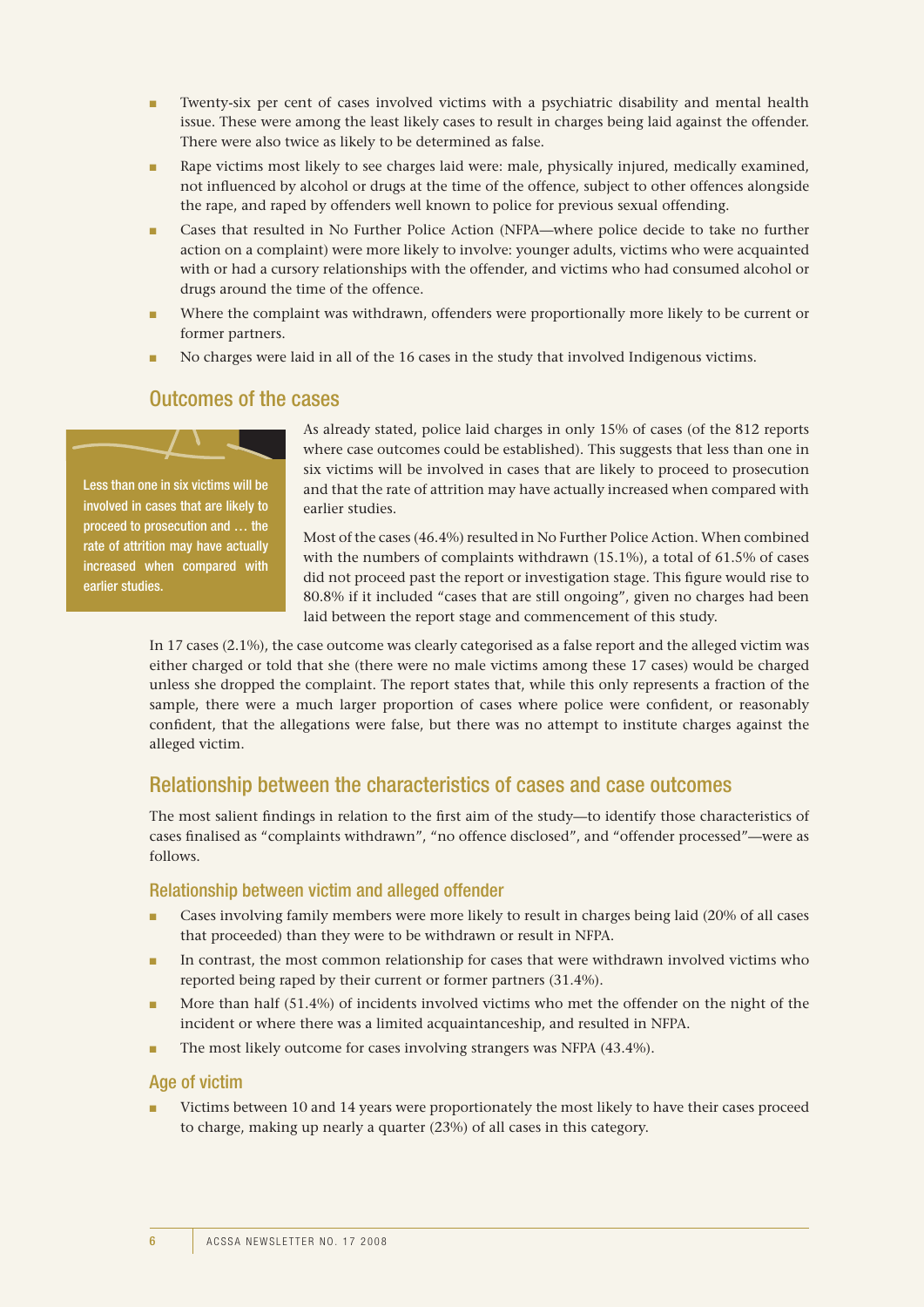■ Victims in slightly older age categories were proportionately more likely to withdraw their complaints or be involved in investigations that did not proceed. More than half (54.5%) of the allegations made by victims aged 15–19 resulted in NFPA.

#### Gender of victim

- Male victims were more likely than female victims to see charges laid (27.1% compared with 14% for females).
- No male victims were charged with false reporting or were involved in cases where police doubted their credibility.
- Male victims were also less likely to withdraw their complaints (8.5% compared to 15.7% of female victims).

#### **Disability**

- Of the 209 cases where disability and case outcome was known, just under half (49.3%) did not proceed due to NFPA.
- Where the complainant had a psychiatric disability or a mental health issue, in only 5 out of 130 cases (4.6%) were charges laid.
- Seven out of the 17 cases where the outcome was coded as a false report involved complainants with a disability or mental health issue.

#### Time over which rapes occurred

■ Victims subjected to multiple assaults, whether contained in time or that occurred over a period of years, were more likely to result in charges being laid (39.7%) than they were to be withdrawn (12.3%) or to result in NFPA (16%).

#### Medical examination

■ Almost three-quarters (74.7%) of victims involved in cases where charges were laid had undergone a medical examination, compared to 56.6% of cases where the complaint was withdrawn, and 62.1% of reports that resulted in NFPA.

#### Physical evidence (e.g. DNA, witnesses) and injuries

■ There appeared to be only slight differences between cases that resulted in charges being laid and those that did not proceed because of the presence of physical evidence and/or injuries. However, when the presence or absence of physical injuries were considered on their own, cases where charges were laid were more likely to involve victims who were injured.

#### Use of alcohol and other drugs

- Victims who had not used alcohol or other drugs around the time of the assault were more likely to see the offender charged (22.6%) than victims who had used substances (9.2%). Police were also 20% more likely to finalise the case through NFPA where alcohol or drugs had been consumed than in cases where there was no evidence of alcohol or other drugs involved.
- Victims themselves were no more likely to withdraw their complaints where alcohol and other drugs were used around the time of the assault.
- There did not appear to be any association between charging decisions and the use of alcohol and drugs among offenders (where information was available).

#### Offenders and victims who were known to police

There was a strong association found between charging decisions and whether the offender was known to the police for prior sexual convictions or as a result of previous allegations against them for sexual assault. Half the offenders (50.7%) with prior sexual offence allegations/convictions were charged with rape. In addition, only 5.8% of victims withdrew their complaints in cases where offenders were known sexual offenders.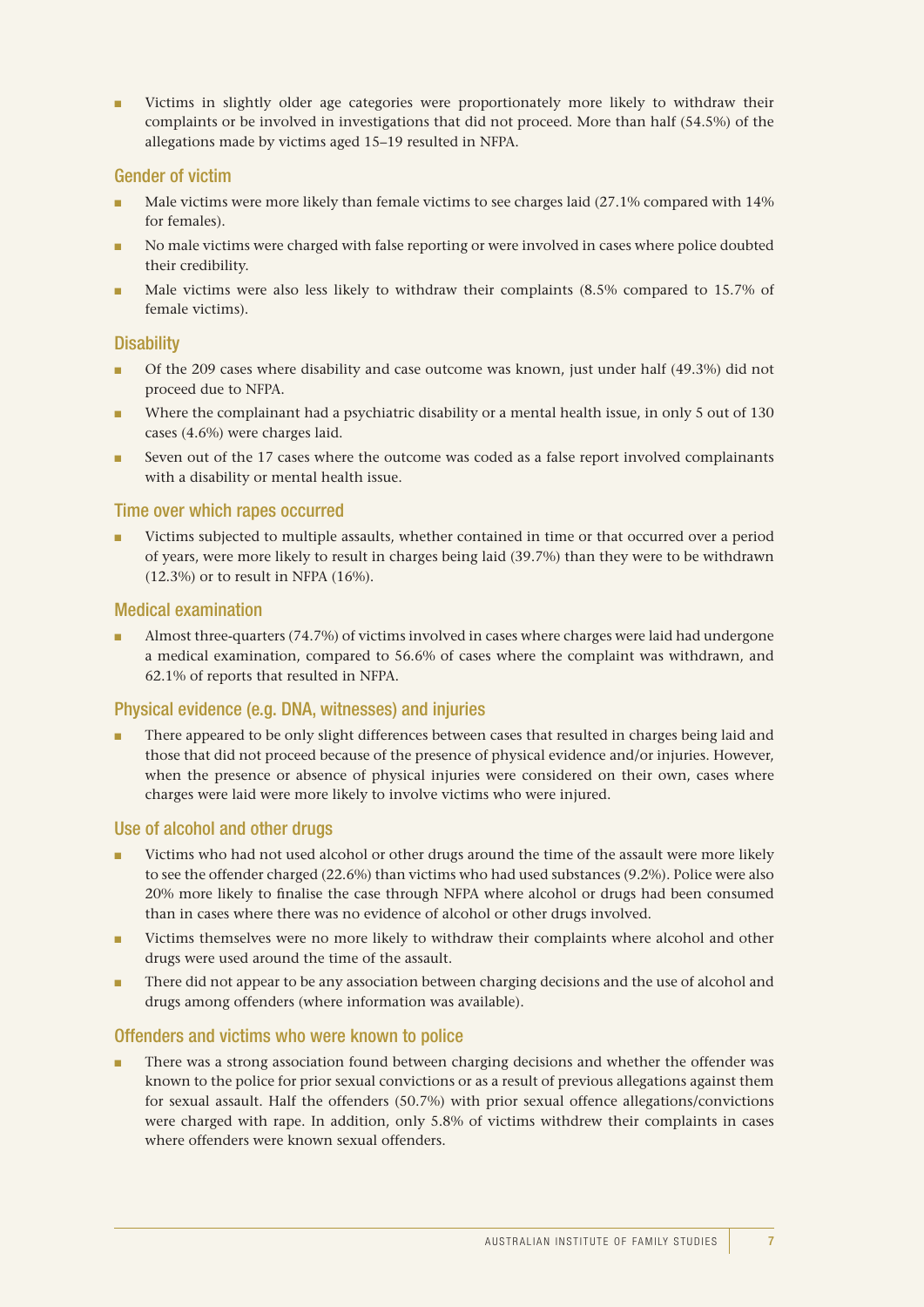There was no significant difference across case outcomes that related to the police "knowing" the victim in some way.

#### Police views about the allegations and case outcomes

- There was a strong association between charging decisions and Criminal Investigation Unit (CIU—detectives) members' views about the allegations. In 75% of cases where charges were laid and commentary was available, CIU members were confident the victim was telling the truth and in another 11.2% they thought the allegations were genuine. In 30% of cases that resulted in NFPA, police were confident or reasonably confident that the victim was making a false report, although in 44% of cases that resulted in NFPA police recorded information about the case without expressing a view regarding whether they were confident or not. CIU members were also more likely to doubt the allegations were genuine in cases that were subsequently withdrawn than to feel confident that victims were telling the truth (27.4% versus 18.9%).
- In regard to police from the Sexual Offences and Child Abuse Unit (SOCAU), while they did not express a view in 54.3% of cases, where they did a very similar pattern emerged. When they were confident, or reasonably confident, that the victim was telling the truth, in 63% of cases the police intended to charge. SOCAU members were slightly more likely than CIU members to believe victims in cases that resulted in NFPA, but equally likely to express some doubt about the veracity of victims in other cases that did not proceed.

#### So in what cases were charges laid?

- Where forensic evidence was strongest. Police confidence to charge appeared to increase proportionate to other evidence being available, such as witnesses, physical injuries or other physical evidence, particularly where the offender was known to the police in relation to similar offences in the past.
- Where the victim was male.
- Where police were confident that allegations were genuine and victims believable.
- Where the victim had indicated her/his wish for the investigation to proceed and for the offender to be charged.
- Where the strongest influence on charges being laid was evidence-based (63%) or offenderbased (33.7%). By contrast, where the investigation did not proceed due to there being NFPA, factors related to the offender or the evidence seemed not to figure at all in police decisionmaking. Instead, in almost 40% of cases that resulted in NFPA, the police decision appeared to be predominantly based on reasons to do with the victim.

### Cases involving diverse groups

The second aim of the report focused specifically on the kinds of factors that influence the finalisation of rape reports made by victims in diverse groups. Specifically: those with a psychiatric disability or mental health issue, those with an intellectual disability, Indigenous victims, non–Australian born victims, male victims, children under 10 years, older victims, and victims sexually assaulted by an intimate partner. The report noted that this is not a complete picture of the case finalisation of victims from diverse groups because of the inadequacies of Victoria Police data systems and recording practices. For instance, diverse characteristics of victims were not always systematically identified and recorded in the database. Nonetheless, the report points out that the following data is still instructive in regard to how police might respond to victims from particular groups (p. 34).

#### Victims identified as having a psychiatric disability or mental health issue

- There were 130 cases where the victim was identified as having a psychiatric disability or mental health issue (15.6% of the overall sample).
- Cases involving victims with a psychiatric disability were the least likely to result in charges being laid, with just 4% compared to 15% of cases overall. Cases were also twice as likely to be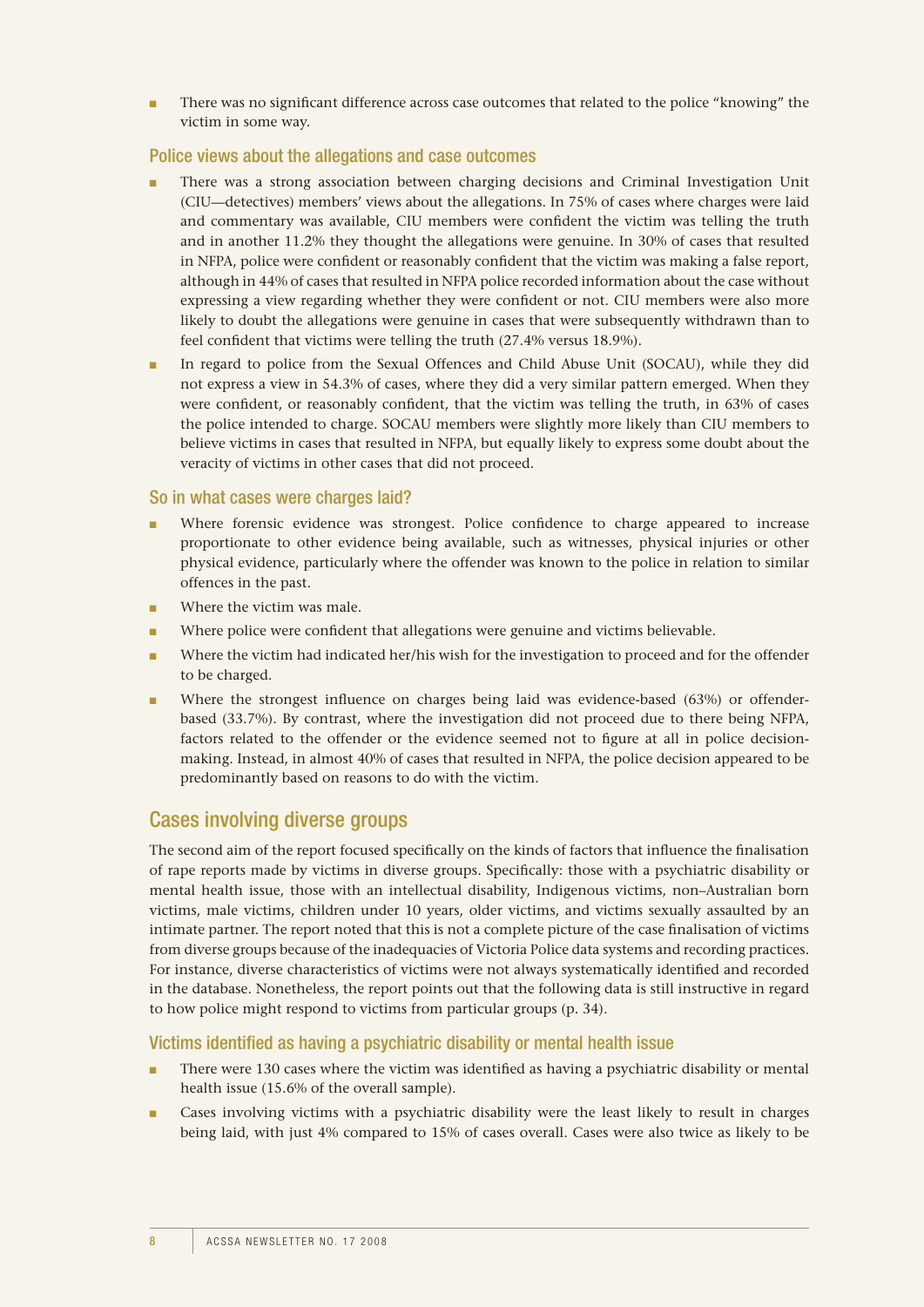determined as false (4.8% versus 2.1%), and cases resulting in NFPA were also more common (56% versus 46.4%).

- This is despite the fact that cases involving victims with a psychiatric disability are more likely to be characterised by factors associated with the case proceeding (for example, multiple offenders).
- The most significant difference in cases involving victims with a psychiatric disability compared to the overall sample appears to be police members' views of the allegations. CIU members expressed some degree of disbelief in over 40% of cases (compared to 20.6% in the wider sample) and were confident that the allegations were false in 15.4% of cases (compared to 9% of the sample).
- Victims with a psychiatric disability were recorded as having been under the influence of drugs and/or illicit drugs at the time of the assault more frequently than other victims.

The most significant difference in cases involving victims with a psychiatric disability compared to the overall sample appears to be police members' views of the allegations.

#### Victims identified as having an intellectual disability

- There were 49 cases where the victim was identified as having an intellectual disability (6% of the overall sample).
- There were 8 male victims with intellectual disabilities (16.3% of males, compared to 7.5% of all victims).
- Almost a fifth (18.8%) of cases involving victims with an intellectual disability resulted in charges being laid, marginally higher than the 15% noted for the entire sample.
- They were less likely to result in NFPA (31.3%), but slightly more likely to end in complaints being withdrawn (22.9%).
- SOCAU members were proportionately more likely to express belief in cases involving victims with an intellectual disability, although levels of belief expressed by CIU members were similar to the overall sample.
- Offenders were slightly less likely to be strangers (10.2%, compared to 16% for overall sample) and more likely to be an "other known person" (53.1%, compared to 20.0% for the overall sample).

#### Indigenous victims

- There were 16 cases of Indigenous victims, and 15 of these victims were female, ranging from 10 to 49 years old.
- No charges were laid in any of the cases involving Indigenous victims. Eight cases were "ongoing", 5 resulted in NFPA, 2 were withdrawn, and 1 was classified as a false report.
- Most of the cases involved strangers, current or former partners, or family members.
- Most of the assaults involved single incidents, while two involved multiple incidents that occurred over periods of time.

#### Non–Australian born victims

- Data available on ethnicity was particularly limited—this was based on 52 victims identified as non–Australian born.
- All non–Australian born victims were female (except in one case, where gender was unknown).
- Half were aged between 15 and 29 at the time of the offence. Twelve had a disability, primarily psychiatric.
- Levels of belief in the allegations of non–Australian born victims were similar to the overall sample, and reasonably consistent with outcome. However, cases involving non–Australian born victims were slightly more likely to result in NFPA than for the overall sample (56.5% versus 46.4%).

#### Male victims

There were 64 cases involving male victims, 7.5% of the overall sample.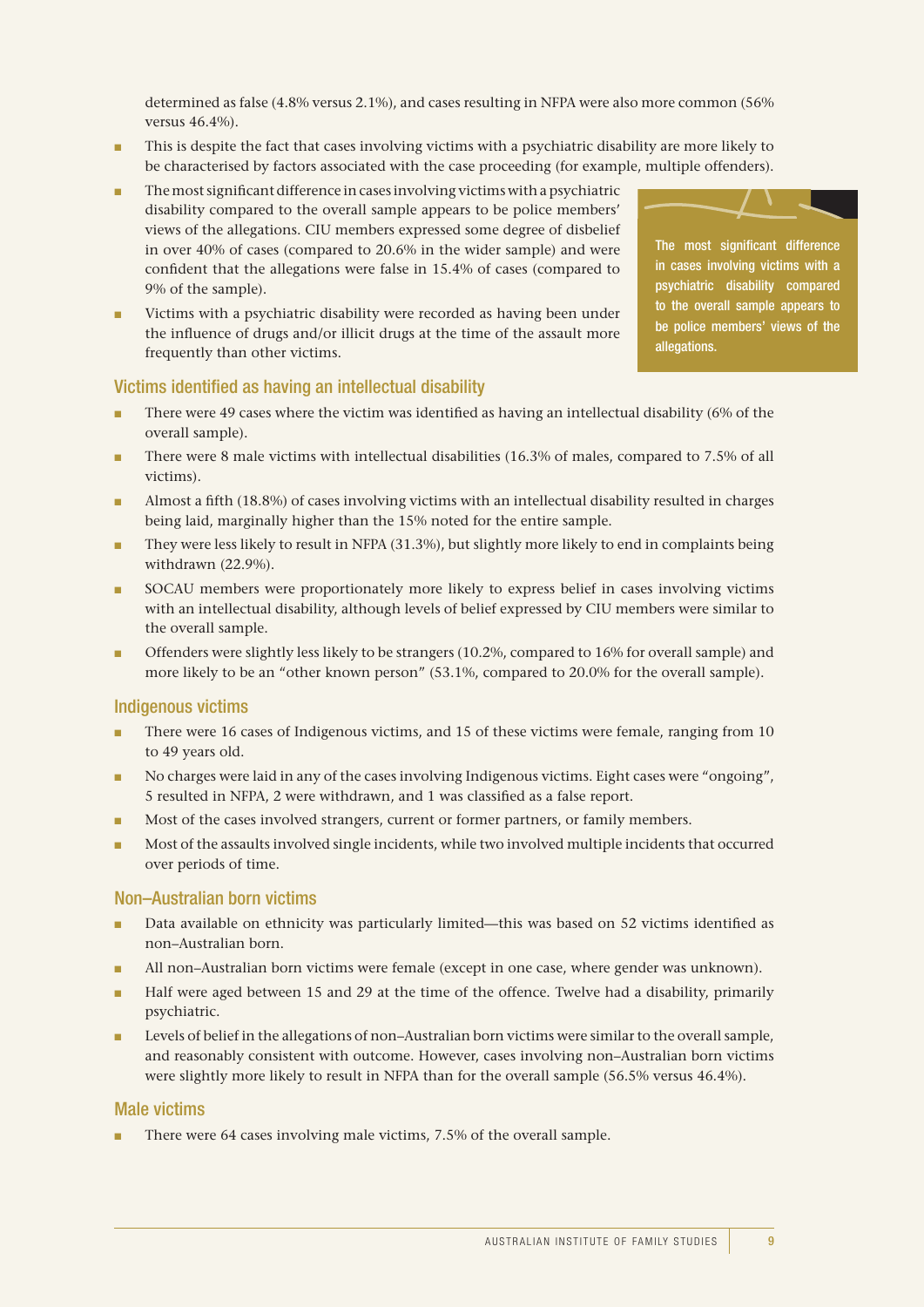- Police were most likely to charge offenders in these cases, despite there appearing to be little difference in the degree to which police expressed belief or disbelief in the allegations made by male victims when compared to the broader sample.
- Nearly half were aged under 20 years, and a quarter under 10 years.
- A third of male victims were identified as having a disability.

may be false.

■ Male victims were less likely to be offended against by a current or former partner (7.9%, compared with 19.2% overall) or acquaintances (20.6%, compared to 26.7% overall). They were more likely to report offences committed by family members (12.7%) or other known people (38.1%). With one exception, the principal offenders in these cases were male.

#### Children under 10 years

- There were 26 victims who were aged less than 10 years at the time of the offence. Twenty-one were female, and 6 children were under 5 years of age. This study does not, however, represent the range of sexual offences that child victims report (for example, it doesn't include incest and other penetrative offences).
- The outcomes of these cases did not mirror the patterns overall. Charges were laid in 11 cases (42%). In 4 cases there was NFPA (15.4%), and in 10 cases it was recorded as still ongoing (38.5%). There were no withdrawn complaints.

In more than 60% of cases [involving children under 10 years], all police members believed the allegations may be genuine, and only in one case did members believe the allegations

may be false.

- In more than 60% of cases, all police members believed the allegations may be genuine, and only in one case did members believe the allegations
- In 10 cases, the reports were made at least one year after the assault, with five of these being made more than 10 years after the offence occurred. The majority involved multiple assaults by single offenders over a period of years. In two cases, the offenders were female. Most of these cases identified family members as the perpetrators.

#### Older victims

- There were 9 victims in the study who were aged 60 years or more at the time of the assault. All victims were female and were offended against by male perpetrators.
- The outcomes for these cases included 4 cases where charges were laid, 1 where the complaint was withdrawn, and 3 where the case resulted in NFPA.
- Six of the victims were identified as having a disability.
- Three assaults occurred in residential care facilities.
- Most alleged offenders were known to the victim, although there were no intimate partners.
- Most cases were reported within 24 hours.

#### Intimate partner sexual assault

- There were 113 cases (13.3% of the sample) where the offender was a current or former intimate partner. All offenders were male, and 108 of the victims were female.
- The outcomes for these cases included fewer charges laid  $(11.7%)$ . They also included more complaints withdrawn (23.4%). Four of the 17 cases that were ultimately classified as false reports were cases involving intimate partners (3.7%).
- In 60% of the cases, the offenders were former partners, but a substantial number were also reporting rapes in the context of their current relationships.
- All but two of these assaults were by single offenders, and nearly 90% occurred in the victim's, the offender's or their shared home.
- Many of the 113 cases occurred in the context of ongoing domestic violence. There was a greater proportion of multiple incidents of rape and multiple rapes over an extended period of time compared to the overall sample. In some cases, there had been prior police contact, which included disclosures of sexual violence by the offender.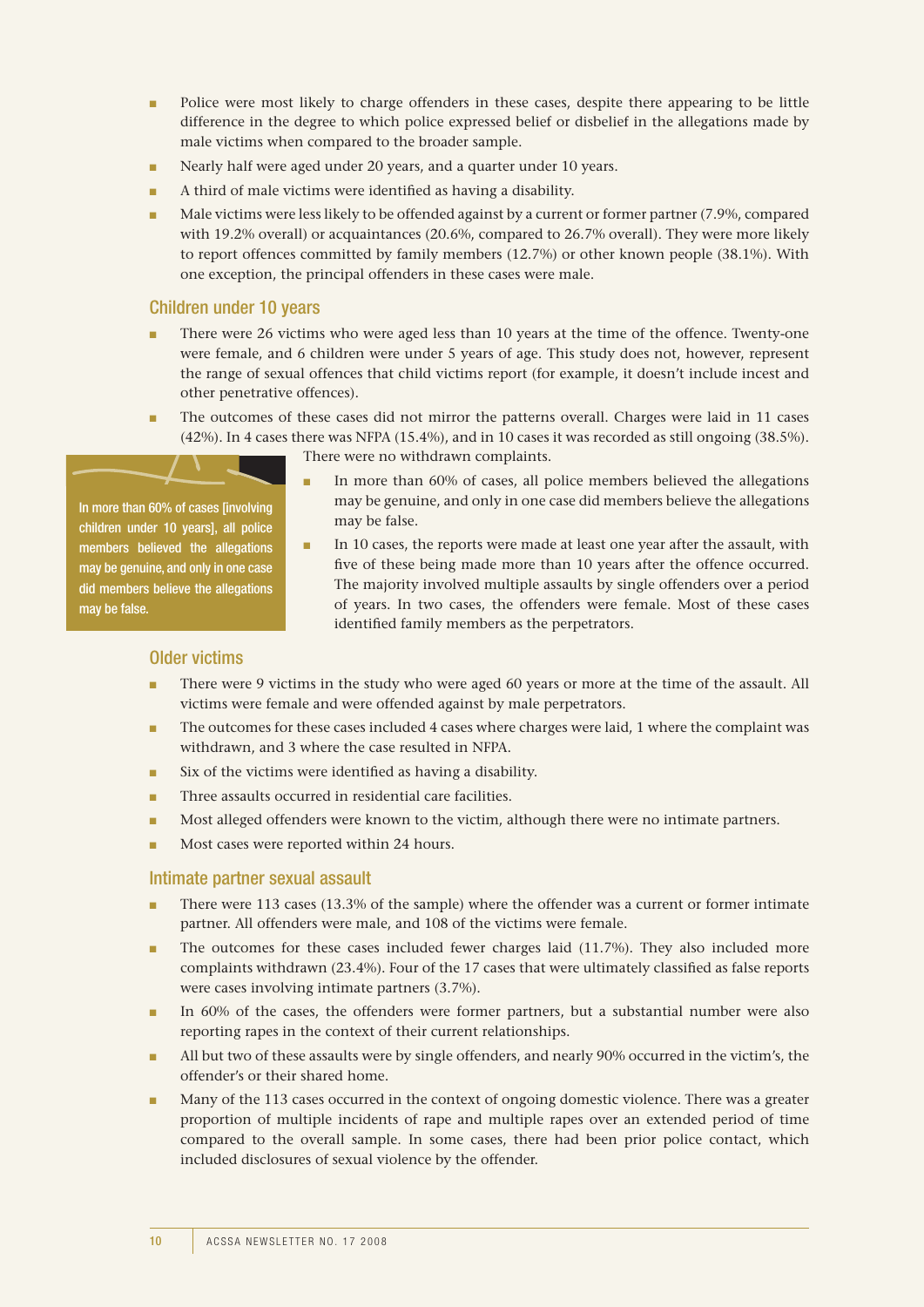- Of the 113 cases, 17 (15%) involved offenders who were the subject of existing intervention orders that involved the victim at the time of the rape. Only one of these resulted in rape charges being laid (although, in at least two other cases, charges were laid for other non-sexual offences, while the rape complaint was withdrawn). Other outcomes for these included 7 in which complaints were withdrawn, 6 NFPAs and 2 classified as false reports.
- The age of the victims who reported rapes by current or former partners, while slightly older than the broader sample, was nonetheless similar to the population of victims who seek crisis intervention or support in relation to family or domestic violence.
- The degree of police belief or disbelief that could be established was similar to the overall sample. However, in at least one instance, contrary to the current legal definition, police were unconvinced that rape could occur in circumstances where there had been a long-term marriage or relationship with the offender and there was no evidence of force or resistance.

The full summary report is available on-line at: www.police.vic. gov.au/content.asp?a=internetBridgingPage&Media\_ID=19462



The age of the victims who reported rapes by current or former partners, while slightly older than the broader sample, was nonetheless similar to the population of victims who seek crisis intervention or support in relation to family or domestic violence.

## **References**

Australian Bureau of Statistics. (2006). *Personal Safety Survey* (Reissue) (Catalogue No. 4906.0). Canberra: Author.

Statewide Steering Committee to Reduce Sexual Assault. (2006). *Study of reported rapes in Victoria 2000–2003: Summary research report*. Melbourne: Office of Women's Policy, Department of Victorian Communities.

Victoria Police. (2002). *A way forward: Violence Against Women Strategy*. Melbourne: Author.

Victoria Police. (2005). *Code of practice for the investigation of sexual assault*. Melbourne: Author. Retrieved 3 March 2008, from http://www.police.vic.gov.au/content.asp?a=internetBridgingPage&M edia\_ID=1717

Victorian Law Reform Commission. (2003). *Sexual offences: Interim report*. Melbourne: Author.

## Publish in ACSSA *Aware*!

There are so few forums in which those working in the sexual assault field can share information with one another. ACSSA provides one of these forums through the document you are reading—ACSSA *Aware*. We are keen to publish articles written by you within this newsletter on the topic of sexual assault. We are particularly keen on publishing articles that will be of interest to those working in the sector, and to any and all interested in preventing sexual assault.

We accept articles contributions of up to 5,000 words. We also accept film and book reviews and news of conferences, training and research projects of up to 1,500 words.

If you would like to contribute an article or review to ACSSA *Aware*, details of how to do so are on the inside back cover of this newsletter. You can also access our "Contributor's Guidelines" from the website at: www.aifs.gov.au/acssa/pubs/pubsmenu.html, or contact ACSSA directly.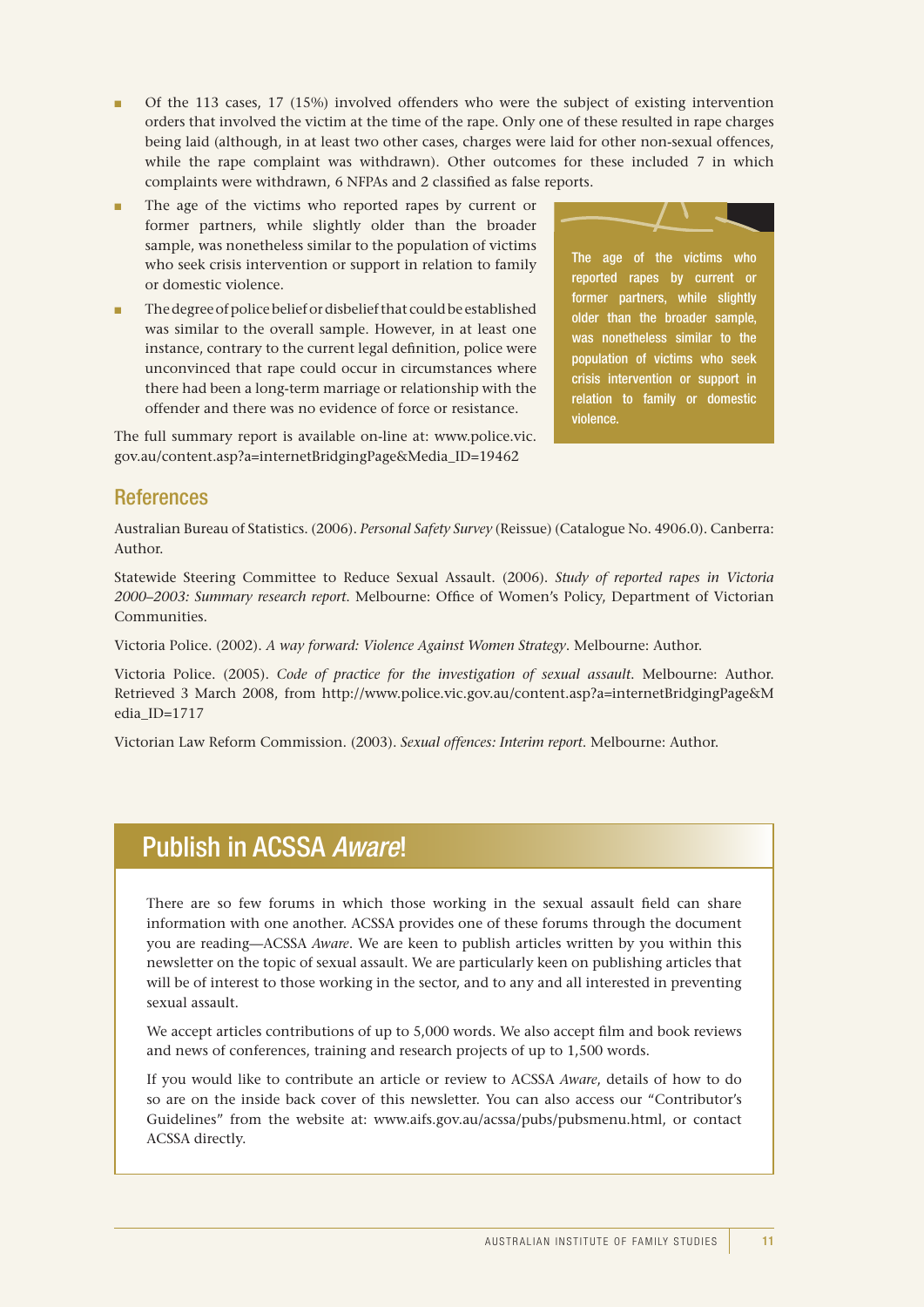# Forensic medical care for sexual assault victim/survivors in Australia

#### INTERVIEWS CONDUCTED by Cameron Boyd

Access to forensic medical services for sexual assault victims post-assault is a pressing need throughout Australia, especially in rural and regional areas. This need is addressed in the US through the Sexual Assault Nurse Examiner (SANE) model, so not surprisingly, the vast majority of research and literature on the SANE model is from the US. There has subsequently been some interest in whether this model would suit Australian circumstances. NSW Health has adopted the SANE model (www.health.nsw.gov. au/policies/pd/2005/pdf/PD2005\_614.pdf), while other states have different models, reflected in their use of different terminology (such as the Forensic Nurse Examiners in Victoria). The differences in general medical service provision across Australian states also impact upon the forensic medical care of sexual assault victims. ACSSA spoke with three Australian experts who are closely involved with this issue in their respective states: Dr Maureen Phillips (Coordinator, Medical and Forensic Services, Sexual Assault Resource Centre, Western Australia), Dr Angela Williams (Forensic Physician, Victorian Institute of Forensic Medicine), and Karen Willis (Manager, NSW Rape Crisis Centre, and Chair of the National Association of Services Against Sexual Violence).

*ACSSA: There appear to be two related but distinct rationales for a SANE model: one being related to the process of collecting forensic evidence and providing testimony in court; and the second being to ensure more consistent access to quality medical assessment and, where necessary, treatment for victim/survivors. In addition, the SANE model has been shown to enhance access to other services, such as counselling. Is the SANE model, or a similar system, the best way to achieve these three goals in an Australian context?*

**Maureen Phillips (MP):** Speaking from a Western Australian perspective, I need to start by commenting that we do not have a SANE model. The service provided within the Perth metropolitan area is provided by doctors who have training in sexual assault medicine, while rural and regional victims/survivors are able to access a medical service in the local hospital emergency department.

Given the lack of forensically trained medical staff in remote and regional areas, the idea of training a small group of nurses in each region to provide a medical and forensic service for victims of sexual assault has great appeal.

Counselling is generally provided by regional non-government agencies. As a consequence, forensic services can be ad hoc. Regional doctors vary in both their experience and willingness to provide a forensic service, and some very junior doctors are required to provide this service, with little guidance. The problem is compounded by statewide shortages of medical personnel. Given the lack of forensically trained medical staff in remote and regional areas, the idea of training a small group of nurses in each region to provide a medical and forensic service for victims of sexual assault has great appeal. However, I would see the role of a SANE is to work in conjunction with local medical services, with the specific policies of using SANEs to be determined within each region.

I do not see a SANE model as being a best practice model; rather a pragmatic blend with other services delivered by hospital doctors and/or GPs. Adequate training, experience and willingness to provide a service are most important.

**Angela Williams (AW):** The trouble here in Australia is that it is very difficult to find medical practitioners that we can engage to do this work. Some of the reasons are: people already have a specialty or are working in other areas; they don't want to get involved in giving evidence in court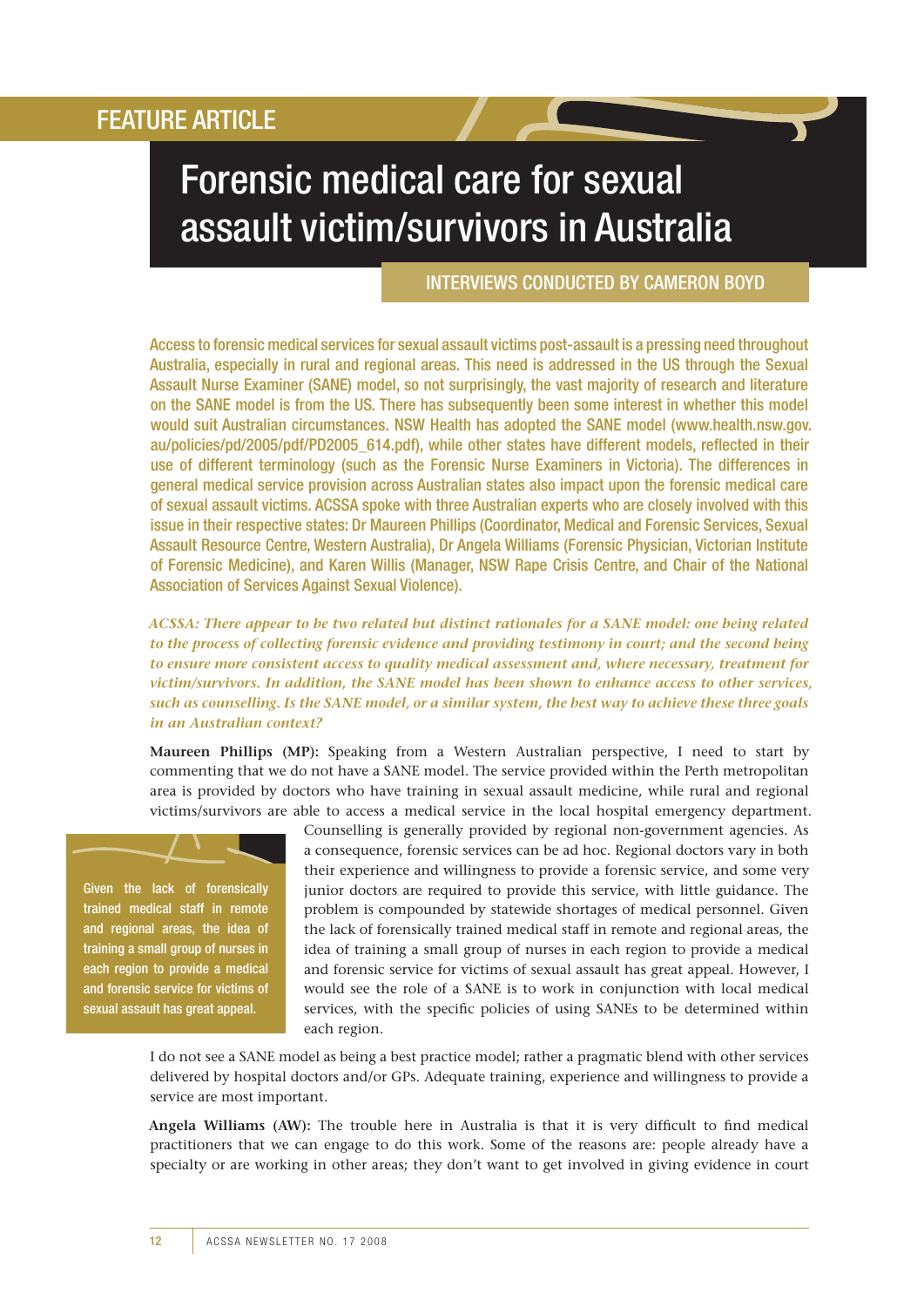cases; there's often not any remuneration that goes with being on call 365 days of the year, rurally and regionally; and other related pressures. So the main rationale of getting nurses who have specialty skills in forensic care with victims (we call them Forensic Nurse Examiners, rather than SANE) is to boost the workforce that is available to perform forensic medical examinations of sexual assault victims, but also a range of other victims. The skills are pretty broad. If you know everything there is to know about a forensic medical examination of a sexual assault victim, then you have the skills to work with victims of domestic violence, other assaults, serious injuries, and so on. Skills such as DNA sampling and assessing injuries can be applied to more than sexual assault. The main thing is to bolster the numbers so that it is a little more accessible to victims and a bit more specialist. There are doctors that do this without specialty training, and whilst we absolutely need their services and we thank them for it, it is worth getting some specifically forensically trained people to do these kinds of examinations.

In regard to the question of whether the SANE model increases victim's access to other services like counselling, I would be somewhat critical of the US literature. I find there is no evidence to support such statements. What we do know anecdotally from Victoria (where the counselling, medical and police professionals work in pretty close proximity) is that over the years, the numbers of forensic medical examinations have never really changed the accessibility of any of those three services.

I would agree: the US SANE model is not considered best practice in an Australian context.

**Karen Willis (KW):** With appropriate training, there is no reason why nurses cannot carry out this work. Legislation and court practice can ensure that their evidence is accepted. When nurses first began to take pap smears, many suggestions were made that nurses were not competent to complete the work. Subsequent QA (quality assurance) has shown that nurses have a much lower recall rate (resulting from not enough cells being collected or the sample being contaminated) than doctors.

Most sexual assaults do not involve physical injury, and when there is injury, it is most often minor and well within a nurse's treatment capacity. Sexual assault forensic evidence is taken in a hospital or in a location with close access to a hospital. Where a nurse is concerned about medical treatment, she can easily access hospital assistance. Nurses do this as part of their daily work—identify medical issues and raise them with the appropriate medical personnel.

Currently, most SAIK (Sexual Assault Investigation Kit) forensic evidence is collected at a hospital. If access to nurses allows for SAIK to be collected at other locations, a nurse could, if needed, arrange for the person to be taken to a hospital or other medical facility. Again this is common practice in health



physical injury, and when there is iniury, it is most often minor and well within a nurse's treatment capacity.

care where a frontline health worker will provide certain medical services and have the capacity to identify where further intervention is needed and arrange for that intervention.

*ACSSA: One of the issues in the US literature concerns the credibility of Nurse Examiners as expert witnesses in court. The NSW Health Policy Directive cites the Crown Solicitor's advice that there is no legal impediment to nurses giving expert evidence. However, this does not necessarily mean that the credibility of nurses is upheld (or perceived) in courts by magistrates or juries. What are your thoughts or experiences on the issue of nurse examiners' perceived credibility as expert witnesses in sexual assault trials in Australian courts?*

**MP:** Discussions with state prosecutors in WA have indicated that nurses and doctors would be perceived as expert witnesses if they had adequate experience and training. This is determined by the court in each case and could be just as problematic for an inexperienced doctor. An alternative to the requirements of an expert witness would be for the sexual assault nurse's role to be based on "factual" rather than "opinion" evidence. Nurses are able to document times and dates, briefly document or photograph non-genital injuries and collect forensic specimens. This may not be ideal in comparison with a highly qualified forensic physician, but it is much better than no forensic service.

**AW:** I think there are two parts to that question.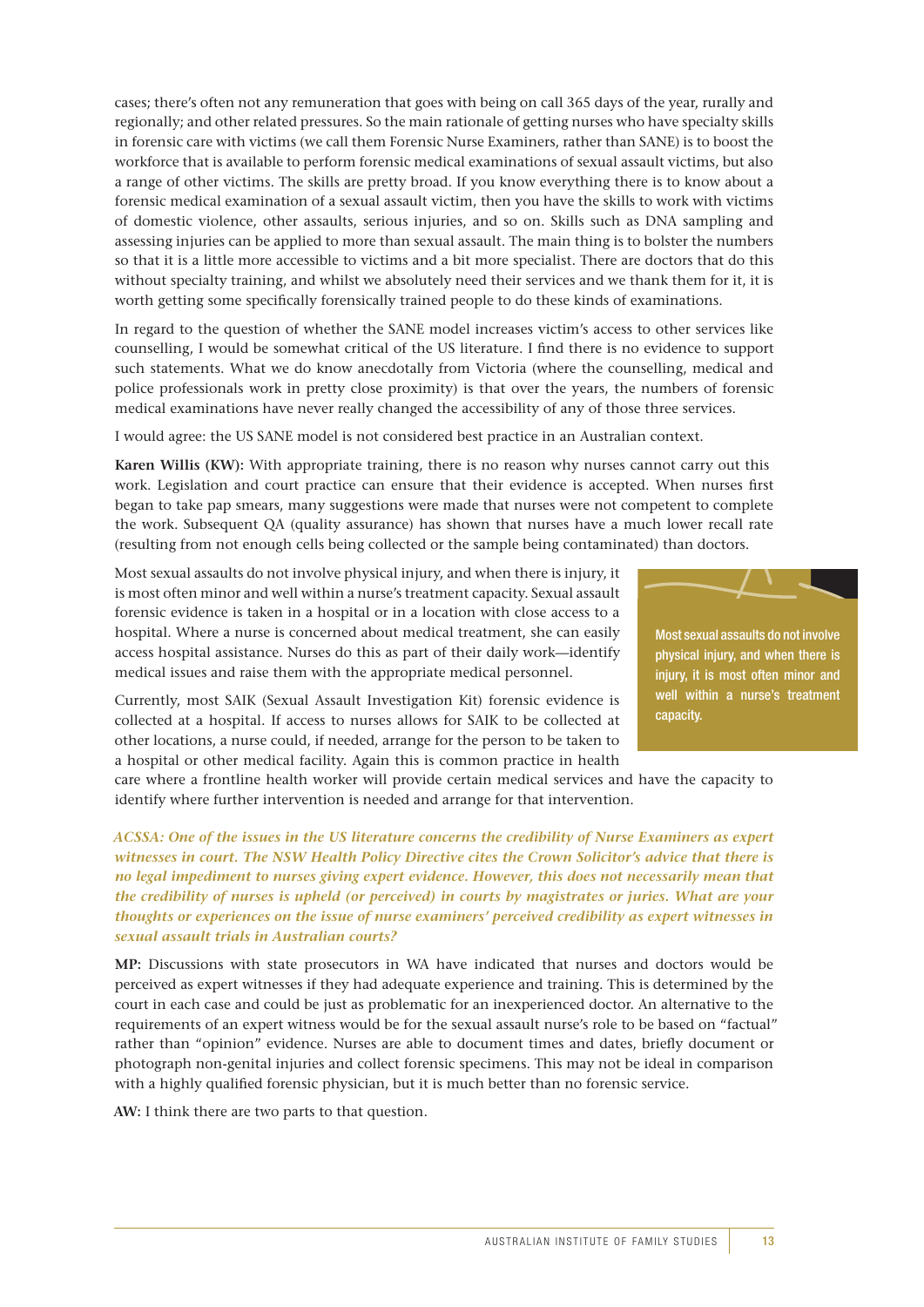The first one is about how nurses' credibility and expertise is perceived by jurors. I think that the literature is quite favourable about having nurses as witnesses. They present well, the jurors listen, they find them quite credible; in some instances more credible than other professionals.

The second is the purely legal point of view. It is entirely up to the court in the matter before them to determine whether the speaker or the witness they've got in fact has expertise. They can do that in a number of ways (this comes under the "expert evidence rules"). One is to determine if the person is an expert by their qualifications, their employment, their study and their experience (how many cases they have seen, and also how many "normal" cases they have seen). Then they also look at the specific area of expertise. So it's not just qualifications, but the area in which you practice. There's nothing that says a nurse cannot be an expert. The best analogy is to take a doctor who has never seen a sexual assault victim before, presenting in court. While they may have qualifications that make them an expert in the "medical field", compare that to a forensic nurse examiner who has seen 24 cases of sexual assault in the last year, and perhaps they've seen 300 pap smears ("normal" anatomy). In that situation, I think the courts would have a very hard time not recognising that nurse as an expert.

There are things that will enhance the likelihood of establishing nurses as experts: proper postgraduate training, ensuring competencies and standards are maintained, and seeing a substantial number of cases on a regular basis.

There are things that will enhance the likelihood of establishing nurses as experts: proper postgraduate training (as opposed to simple, quick training), ensuring competencies and standards are maintained, and seeing a substantial number of cases on a regular basis. Most important is experience in this area. We have two things to look forward to: one is for those nurses with training to get out there and get the experience, if they haven't already; and secondly to have the courts test this (this hasn't happened yet). One of the dangers is where we might see experts played off against other experts in court. For example, a forensic nurse gives their expert opinion in court, and the defence finds another expert who has worked longer and done more, to potentially counter the first expert. However, when you are taught well, and know enough about your profession, you say the same things anyway. There is a danger in

putting "bans" on what nurses might be able to say (i.e. they would be the "eyes and ears", but not give an expert opinion). It's my opinion that if we start imposing those kinds of restrictions then we're not giving the nurses the education, practice and experience in this area, and when they go to court, the court may say, "I'm sorry, but I think you are an expert, you will give an opinion". Nurses need to be prepared for that.

**KW:** Legislation and court directions give guidance on the level of skill required to provide evidence. The training provided to the nurses who will do this work has taken that into consideration. At some stage, a defence lawyer will challenge their credibility in the Appeals Court. The Crown must be prepared for this, with a clear identification of what skills are required to collect and report on forensic evidence, and be able to show that the nurses have been trained to the extent that they are capable of completing the work as required by the criminal justice system.

#### *ACSSA: US research on SANE programs suggests that close organisational relationships between prosecutors and Nurse Examiners leads to better outcomes for women and a less gruelling experience of giving testimony for the nurses. In your view, what progress has been made regarding these crossdisciplinary relationships, and what are the priorities for change?*

**MP:** A close working relationship with and feedback to and from prosecutors is very helpful to support a forensic service. I think this applies to all medical and nursing professionals working for sexual assault services. In Perth, pre-trial discussion with the prosecutor is part of our procedure. Our agencies/offices liaise regularly and we engage in professional development activities across the sectors. The priorities for change are to improve and perhaps formalise the professional relationships.

AW: Victoria is trying what's called the SOCIT (Sexual Offences and Child Abuse Investigation Team) units: multidisciplinary units where the investigation and the counselling are mixed together in the one unit. If you've got prosecutors who are well trained in this area and understand the needs of the victims, the satisfaction of victims would no doubt go through the roof. It's a very, very tough process for victims going to court, and having the whole thing investigated and giving evidence for lengthy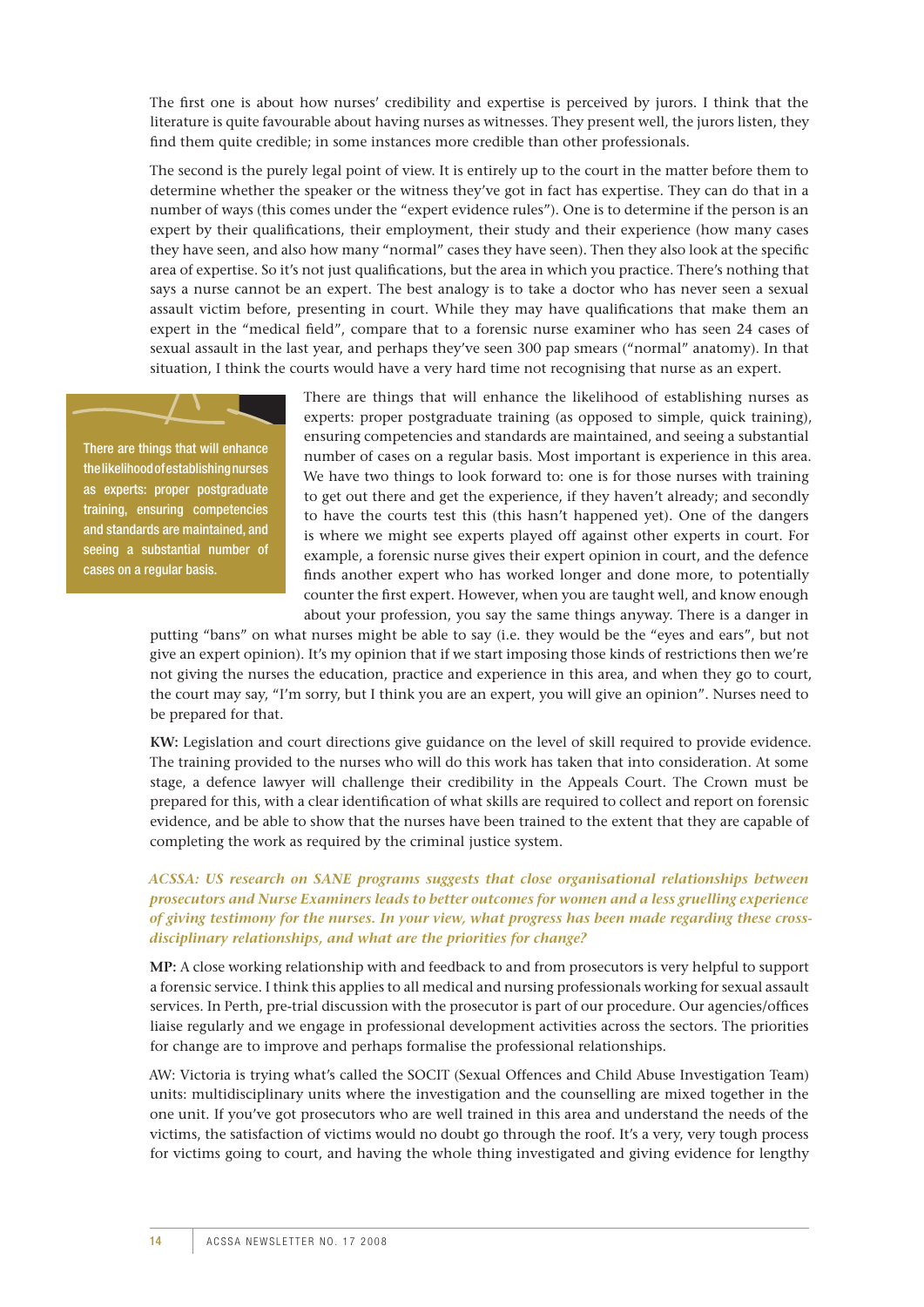periods and often more than once. So if they felt they had allies or people to debrief with or offer just plain understanding and acceptance, then no doubt that would be a better experience. In Victoria we are just starting the Specialist Sexual Offences Unit (in the Office of Public Prosecutions—OPP) and the prosecutors are now specialists in sexual assault. I expect that our Forensic Nurse Examiners will develop a similar relationship with prosecutors as the Forensic Medical Officers have.

**KW:** The NSW Criminal Justice Sex Offences Task Force made a number of recommendations along these lines. I am unaware of any being implemented. The recommendations included: one-stop shops for complainants: a specialist sexual assault unit in the ODPP to allow for a greater "relationship" between the prosecutor, the complainant, police and the investigation and evidence process; and case management of all sexual assault matters through the Court system to decrease delay. There have also been considerable community calls for specialist sexual assault courts.

*ACSSA: This is a more general question: given the potentially traumatic nature of a forensic medical examination, and the reality that many recent victims of sexual assault present in a distressed and/ or confused state, how can Nurse Examiners (or for that matter, any medical professional) negotiate these very difficult ethical problems of informed consent with a traumatised person?*

**MP:** The major factor here is adequate time, privacy, a client-focused service and patient choice. Most traumatised people are relieved to have access to contraception, health checks and management of their injuries. They are relieved that health carers will provide time to listen, support and provide a service. It is important that the forensic service is provided in this context and not forced upon a traumatised person. Our service runs with a doctor/ counsellor model so that the counsellor is always available to provide support and the doctor can remain focused on medical/forensic issues in an impartial way that allows objectivity. This model of working does not leave us with ethical dilemmas because it is at all times extremely respectful of the victim/ survivors needs.



The major factor [in forensic medical examinations] is adequate time, privacy, a client-focused service and patient choice. Most traumatised people are relieved to have access to contraception, health checks and management of their injuries.

**AW:** Clinicians will go about this in much the same way as they would go about obtaining consent for any medical procedure under any circumstances. Doctors and nurses do this as part of their daily practice and are well equipped to understand the emotional and physical trauma following sexual assault. Forensic Nurse Examiners have specific training in the area of consent and will be able to ascertain the validity of consent during their examination of victims. An important thing to remember is that consent to examine someone is determined by the clinician, who will take into account many factors, the most important of which is the victim's wishes and best interest. Consent is not obtained by other parties.

The issue is in assessing whether somebody is voluntarily giving their consent (not because other people might want them to), and that they are well-informed about what they are giving consent to. Sometimes this process can take quite a while. You have to sit down and really discuss the options with the person, and give them control over the decisions. Invariably, there're going to be occasions where that's not quite perfect, or there are factors such as the level of alcohol, psychological trauma, lack of sleep, intellectual disability, which mean that consent might not be straightforward. I'd feel pretty confident that the medical person sitting with the victim is able to engage them enough to determine if consent is valid (or not) for that particular moment. But that is something we are always worried about. You always work in the best interests of the victim, and that is to give them respect, dignity and control over the scenario and so consent itself is a really complex point, medically and ethically. There's no formula, you might have someone that's very distressed and saying they want the examination done, but might not actually be in the frame of mind to be able to consent. Yet, when you balance that off, you might be better carrying out the examination for them. Sometimes we take the samples and do the medical and we come back at a later date to establish consent, and then release it. When we talk about consent, we are talking about the person consenting to each stage of the process (talking about the incident, writing it down, performing the examination, taking the specimens, doing any documentation, taking any photographs, writing a report, then releasing that report). So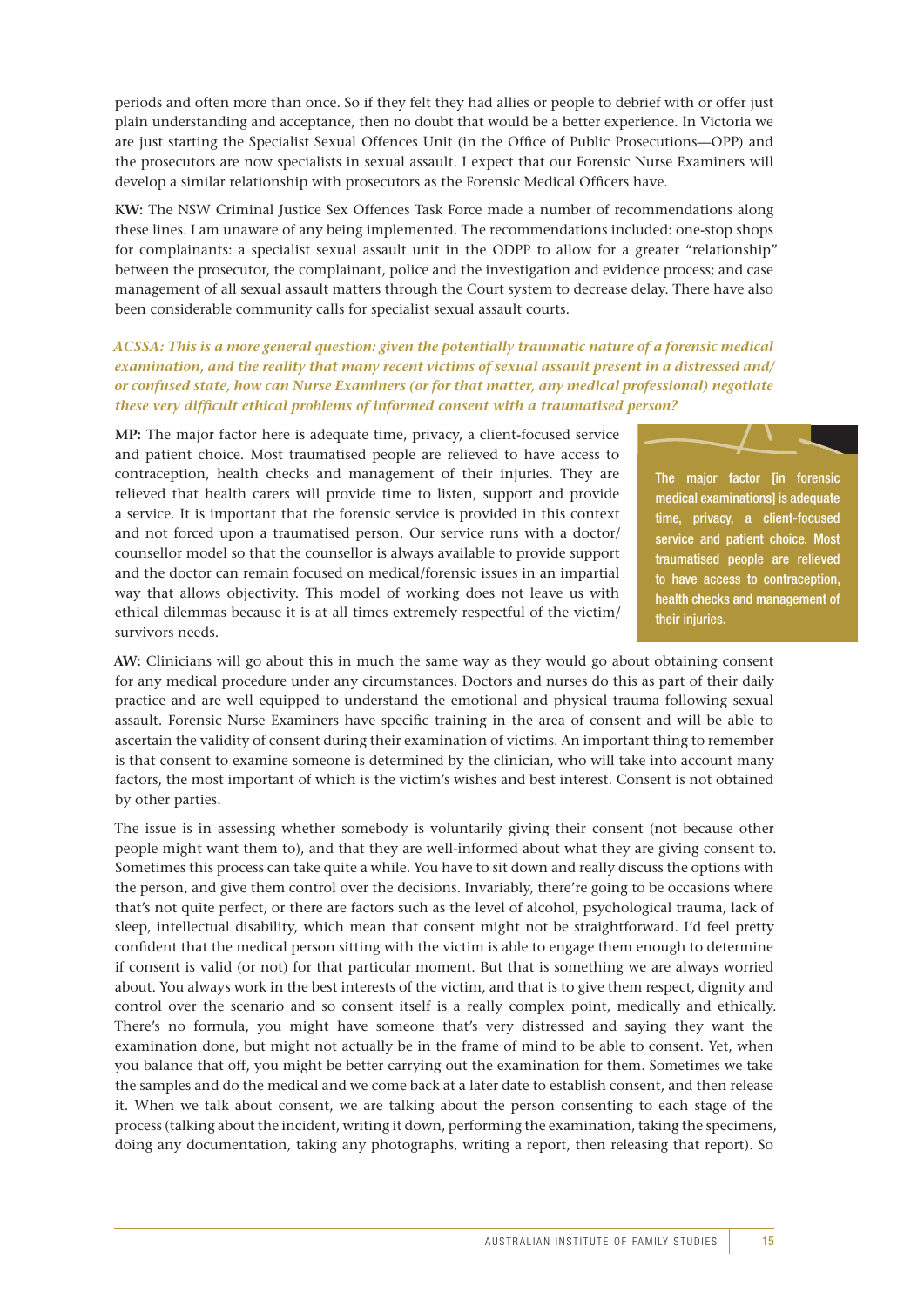there's 8–9 points of consent. Even with examining the body, I would start with asking consent to start with less invasive parts of the body, then re-consent to do a genital examination.



can manage. This is why the role and participation of a sexual assault counsellor in the forensic investigation process is crucial.

**KW:** The impact of trauma is not something that a nurse or doctor can manage. This is why the role and participation of a sexual assault counsellor in the forensic investigation process is crucial. Sexual assault counsellors are trained in responding to and assisting a traumatised person. They are the ones who take the primary role in containing the crisis, grounding the person, ensuring the person is aware of what is being proposed to happen and their options and decisions in that process. They can also provide further grounding throughout the forensic process if a person becomes distressed, so that the person can continue or withdraw in an informed way. It is important that the doctor or nurse recognise the importance of the role of the sexual assault counsellor and that an environment where all parties work together in the best interests of the complainant be created.

#### *ACSSA: What are the resourcing issues involved in programs like SANE, and what strategies are needed to recruit nurses into this specialised field?*

**MP:** There are large resource implications in order to provide adequate initial training, but also to provide ongoing professional support. The SANE model needs to be adequately supported at a state policy level, but also adequately integrated with medical/forensic services provided by doctors.

In terms of recruitment, basic training needs to be integrated with training in such specialised areas as midwifery, advanced sexual health courses and family planning. Comprehensive training can be provided by the VIFM/Monash courses supported by state-based sexual assault services.

**AW:** I think the issues are the same for a nursing system as they are for the medical system. I think that the ideal model is where both forensic doctors and forensic nurses are afforded the training, remuneration and framework to provide an accessible, timely and specialist response to victims. They're trained to a similar level and it's not a tiered service. With recruiting, we are really looking for people with experience in women's health or emergency health or sexual health, with experience and skills that might be relevant to looking after victims of crime and sexual assault in particular. We need to try and build a framework that provides some sort of longevity in both the medical and the nursing professions, so people will be prepared to perform forensic medical examinations and provide specialist care for victims for longer. Specialist support and peer review are also essential.

**KW:** My understanding of the key issues in nurses completing the SANE program is the requirement to witness and participate in SAIK collections. This is especially an issue in rural areas, where it may take a considerable time for enough presentations to occur for the nurse to complete their training. Relocation of the nurse to a city service can decrease the time taken to complete the training, but is very disruptive for the nurse.

#### *ACSSA: Any general comments on the applicability of the SANE model for Australia?*

**MP:** Only as above, that is, it should co-exist with or complement the role of the services provided by forensic physicians and other doctors.

**AW:** The ideal scenario for Australia is not a SANE model; it's a specialist forensic nursing model that works with and complements the forensic medical model. The minute that those two run in isolation or run as a tiered system, we'll end up with fragmentation and practices that play everyone's expertise off against each other.

I don't think that having sexual assault nurses themselves is a good use of skills and training and abilities. There's no reason why those skills can't be directed in all directions, to support victims of many sorts of crimes. The skills are transferable across a range of areas. If you can manage a sexual assault case with medical implications—like treating and referring, assessing injuries, documenting, writing reports, dealing with victims emotionally and physically—then you can translate those skills into many other areas of forensic nursing.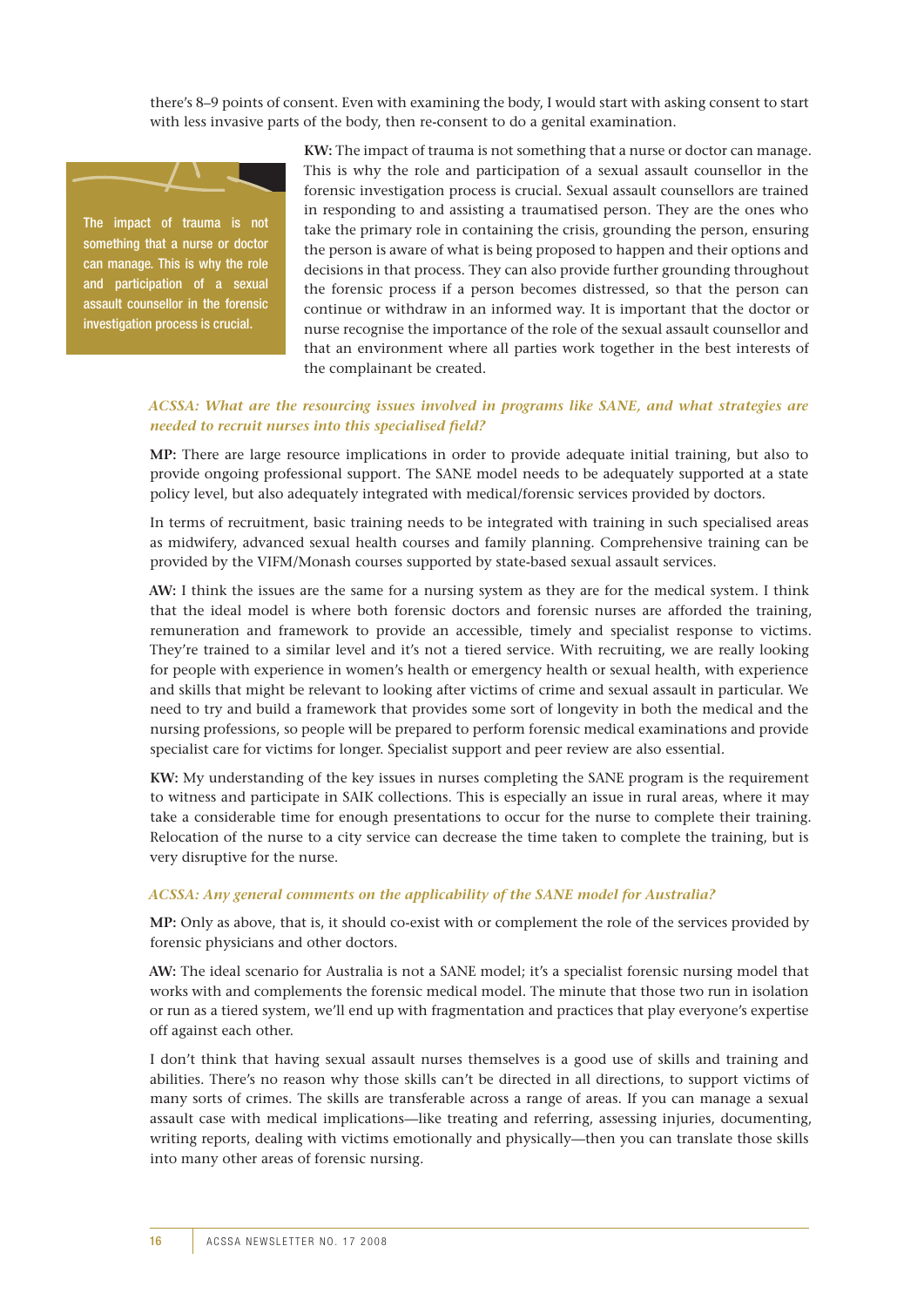We've found that there's been a great deal of enthusiasm for the forensic nurse examiner positions in Victoria. We are not offering SANE positions, we are offering forensic nurse examiner positions under a forensic framework, so that opens up professional development doors for people. Unless the system supports the medical side of it as well, we're heading into a disaster. I think we need to be really sure that this is not a nurse replacement system of the current medical/forensic model, and that we work equally hard to provide training, remuneration and support systems for the medical practitioners, so that we're working to complement them, not to run one down and get another or create a two-tier system. I'm not aware of any state providing the support for training and remuneration of doctors; it's all going into nursing. In Victoria, we hope to have a system where doctors and nurses are well trained and have similar skill sets and expertise. I think this can only be accomplished with the support and quality assurance of a specialist organisation; you don't get that with people working in isolation.

One of the greatest dangers of programs like this (setting up nurses to perform forensic medical duties) is the idea that they will work full-time in one area and without specialist support and structure. One key point of becoming an expert is experience. This must mean that nurses are exposed to cases, and this is not likely if we adapt the US SANE model in Australia of employing nurses in numerous locations throughout our states who then only see a couple of cases a year.

**KW:** Doctors or nurses are appropriate for the collection of forensics and interpretation of injuries once trained. The key is to have a full-time doctor or nurse attached to each sexual assault unit so that the person develops a high level of expertise in the field, and demands on their time are not in conflict with other medical work. Further, by being a member of the sexual assault service, an effective team approach is highly likely.

*More information about forensic medical care of recent sexual assault victims in Australia can be found on the ACSSA Promising Practice Database.*

Forensic & Medical Sexual Assault Care (FAMSAC)—www.aifs.gov.au/acssa/ppdb/famsac\_act.html Medical responses to adults who have experienced sexual assault: An interactive educational module for doctors—www.aifs.gov.au/acssa/ppdb/ranzcog.html

ACSSA thanks Maureen Phillips, Angela Williams and Karen Willis for their time and for sharing their expertise with our readers. The interviews with Karen and Maureen were conducted by email, Angela's responses were provided in a phone interview and subsequently transcribed and edited. All interviews were conducted and compiled by Cameron Boyd, Research Officer at ACSSA. All participants reviewed the final piece and agreed to its publication.

# Have you joined *ACSSA-Alert*?

*News Alert Email Service: ACSSA-Alert*

Would you like to receive fortnightly news and updates on what is happening in the field of sexual assault in Australia and around the world? *ACSSA-Alert* is an email list for news and updates to subscribers, and is compiled by the Australian Centre for the Study of Sexual Assault. You will receive an e-newsletter with announcements about news in the field, updates on the ACSSA website, the release of publications and reports, new services and other information.

You can join *ACSSA-Alert* through our web page on:

**www.aifs.gov.au/acssa/emaillist.html**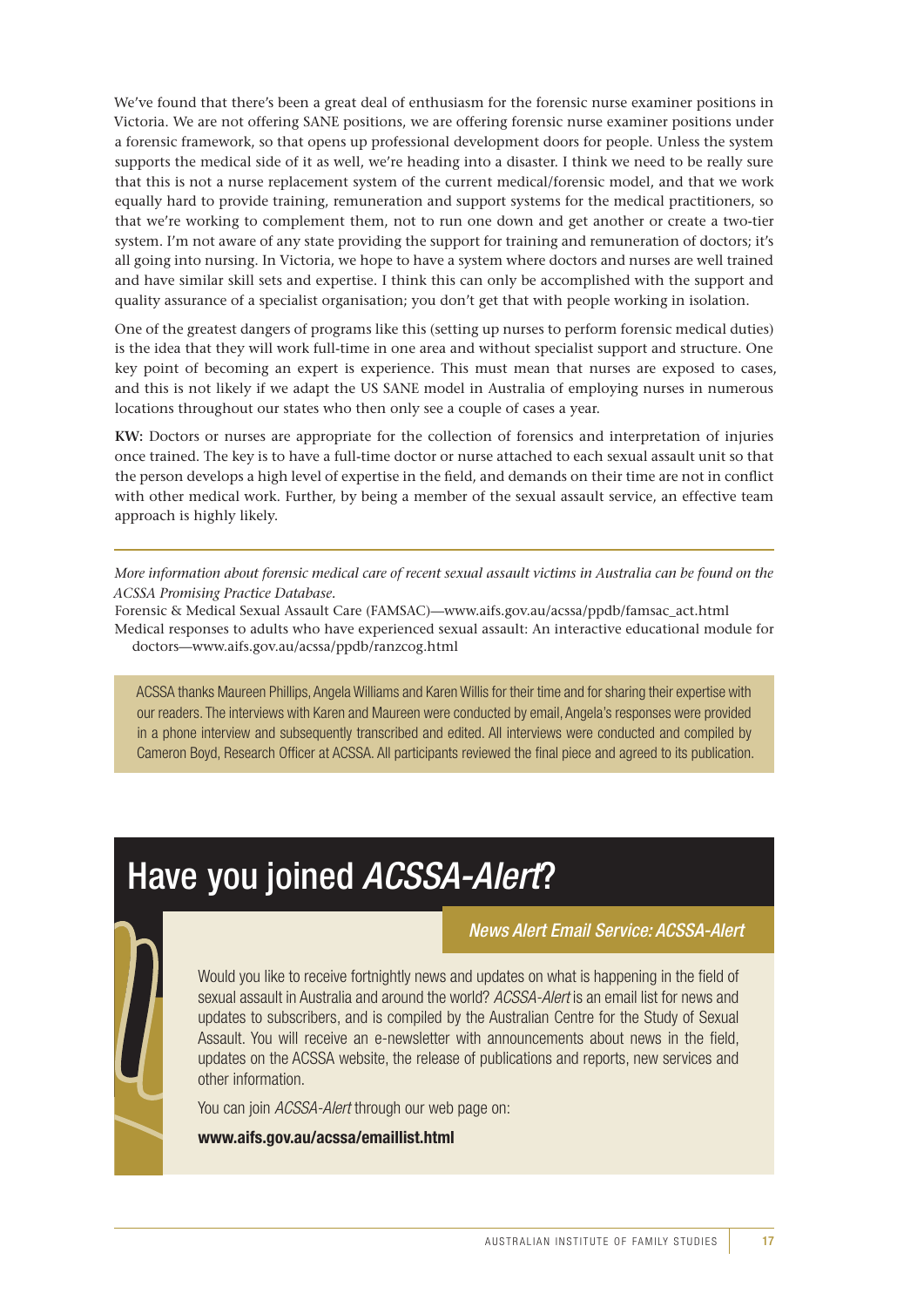## Promising Practice Profile

# *Aboriginal Healing Project, Department of Health WA*

#### Dorinda Cox

The Aboriginal Healing Project (AHP) is a two-year project, utilising combined state and Australian Government funds, providing healing services to Indigenous individuals and families affected by family and domestic violence, and sexual violence, with the goals of increasing safety and reducing harm within families. The project started in January 2006 and current funding is due to expire in January 2009.

The goals of this project include:

- increased sense of group cohesion, value and worth:
- identifying and agreeing collective actions that will heal the effects of past suffering and harm;
- increased sense of safety in family and community groups;
- reduction in the incidence and experience of violence; and
- increased safety of children and women, and ultimately of all group members.

The project combines community awareness and direct service delivery for Indigenous individuals, families and communities in rural, regional and urban areas. The project engages with a range of "target groups", including women victim/survivors of adult sexual assault, adult survivors of child sexual abuse, young people, and children. Indigenous communities and school communities are also involved.

The project works to support and complement state and territory government initiatives addressing Indigenous family violence, by building on the Australian Government's commitment to tackling family violence in Indigenous communities. The emphasis is on developing local solutions to issues that contribute to violence, such as alcohol and drug use, and address causal factors to family violence, particularly socio-economic and participatory issues, to effect sustainable change.

The project idea came from literature about healing. The idea is that if you commence healing in an Indigenous community, it reduces the level of violence. Thus, healing refers to the impacts of historical and cumulative trauma, and broader issues of poverty, housing and health, as well as the specific problems of sexual violence and family violence.

The AHP engages in community consultation to develop the healing activities and the mapping of services during their planning stages. This helps to prevent the duplication of services, as well as making sure that the project is responsive to the needs of local communities. Through referrals to other agencies, the AHP project officers are able to create partnerships and promote AHP in their local area. This encourages the relationship and/or shared arrangements for servicing of clients.

The process of evaluating the project is currently underway. Templates have been created for monitoring and planning of activities; these also ensure that key performance indicators are being met for the project. This program could be replicated for any particular group of people or community, by consulting with the target group and planning the activities (as governed by the group) to heal the effects of trauma.

The Aboriginal Healing Project is funded through the Family Violence Partnership Programme (FVPP), which is a Family and Community Services Indigenous Affairs (FACSIA) initiative.

More detail, including contact information, is online at the ACSSA Promising Practice Database: www. aifs.gov.au/acssa/ppdb/programs.html, under "Aboriginal Healing Project".

Dorinda Cox is Manager, Aboriginal Healing Project.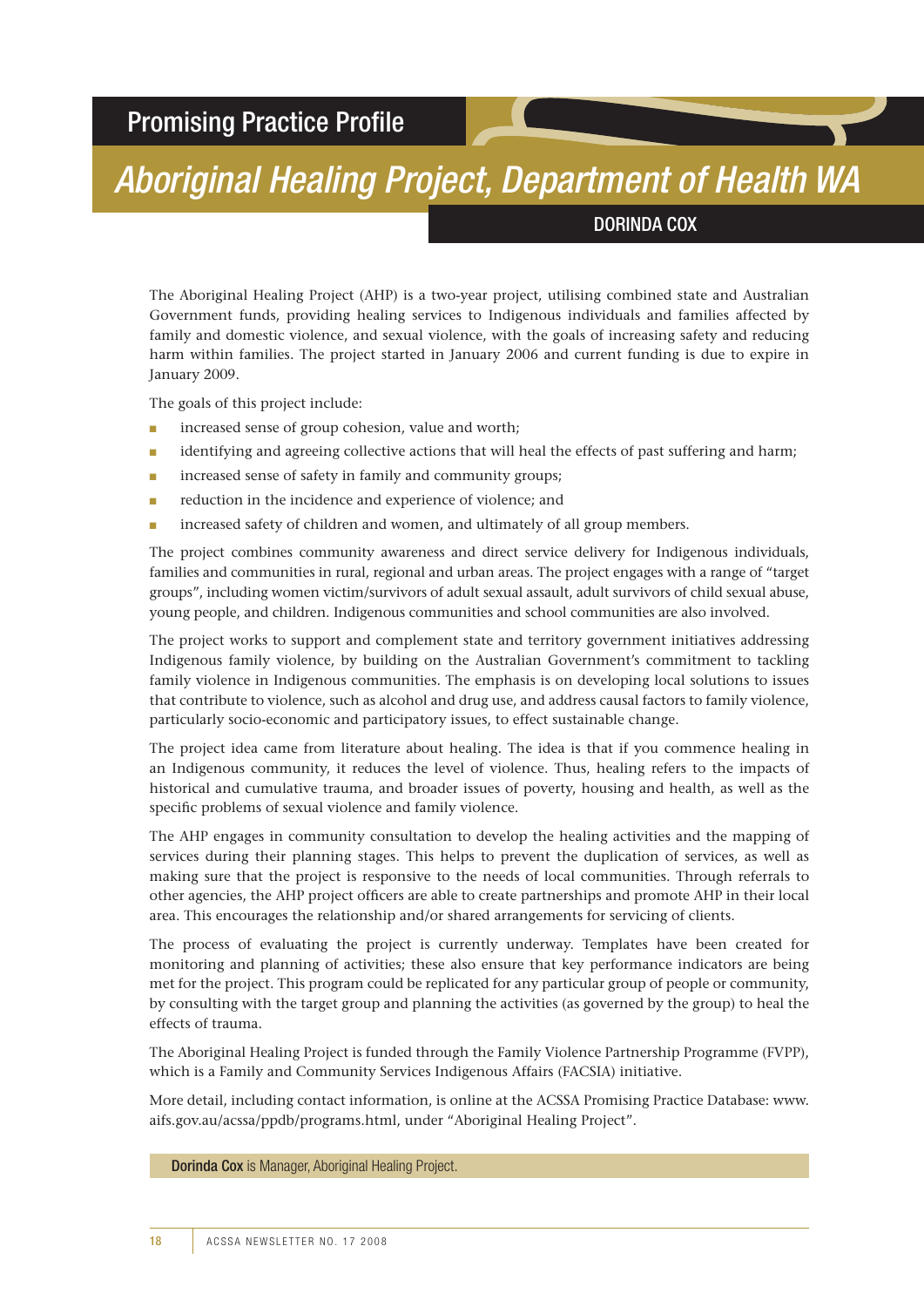## Agency profile

# Specialist Sex Offences Unit, Office of Public Prosecutions, Victoria

*Interview with Michele Williams SC, August 2007*

*ACSSA: The Specialist Sex Offences Unit is based on reviews of similar systems in Canada and South Africa. Can you briefly describe the systems that operate in these countries, and what aspects of these models have informed the unit? Are there key differences between these systems and the Victorian model? Have there been similar schemes in Australia?*

**Michele Williams (MW):** In its landmark report on *Sexual Offences: Law and Procedure*, the Victorian Law Reform Commission recommended that specialist prosecutors be appointed to improve the way sex offences are handled (Victorian Law Reform Commission, 2004).

A dedicated unit at the Office of Public Prosecutions (OPP) was established in 2007 to provide a specialised approach to these offences. The unit differs from previous approaches, in that crown prosecutors, solicitors and advocates are co-located in the same unit and work very much as a team.

I head the unit as the Senior Crown Prosecutor. An important part of our work is the provision of training that takes into account the unique features of sex offences. This includes training for our own staff and also for the private barristers who will continue to prosecute most sex offences in court on behalf of the Crown.

The key feature of the unit is that it will be very proactive. The Crown will be putting forward strong arguments for how the new sex offences legislation should be interpreted and implemented. We aim to build a more consistent approach to the handling of these cases. An important role of the new unit is making the process easier and less traumatic for victims.

Winnipeg in Canada has specialist family violence courts and prosecutors. South Africa has specialist prosecutors for sexual offences. Both of these models show that specialist prosecutors who are proactive play a pivotal role in making the whole criminal justice system work more smoothly in relation to these type of cases. This is much better for victims and leads to more just outcomes.

No other state or territory in Australia currently has a Specialist Sex Offences Unit, with the exception of Tasmania, which has a very small team. Some states and territories have previously had specialist units but they no longer exist. None of the states or territories have such a comprehensive approach to specialisation that extends to the provision of training to members of the private bar.

#### *ACSSA: Who will the unit be assisting? Are there criteria for inclusion that victim/survivors have to meet: for example, geographical restrictions, types of offences, adults or children?*

**MW:** The Specialist Sex Offences Unit prosecutes all indictable sexual offences that are heard in the Melbourne County Court or Supreme Court, regardless of whether the victim is an adult or child. Indictable offences are the more serious offences, including rape or the sexual penetration of children.

If the offender is a child, then the case will be heard in the Children's Court. The OPP does not usually prosecute those matters unless there are unusual circumstances.

Sexual offence cases heard on the County Court Circuit in rural and regional Victoria are prepared by the OPP's Circuit Section rather than the Specialist Sex Offences Unit. However, the Specialist Sex Offences Unit conducts an initial assessment of these files and provides advice to the Circuit team as required. OPP is currently considering whether Circuit sex offence cases should be fully integrated into the Specialist Sex Offences Unit and how this should operate in practice.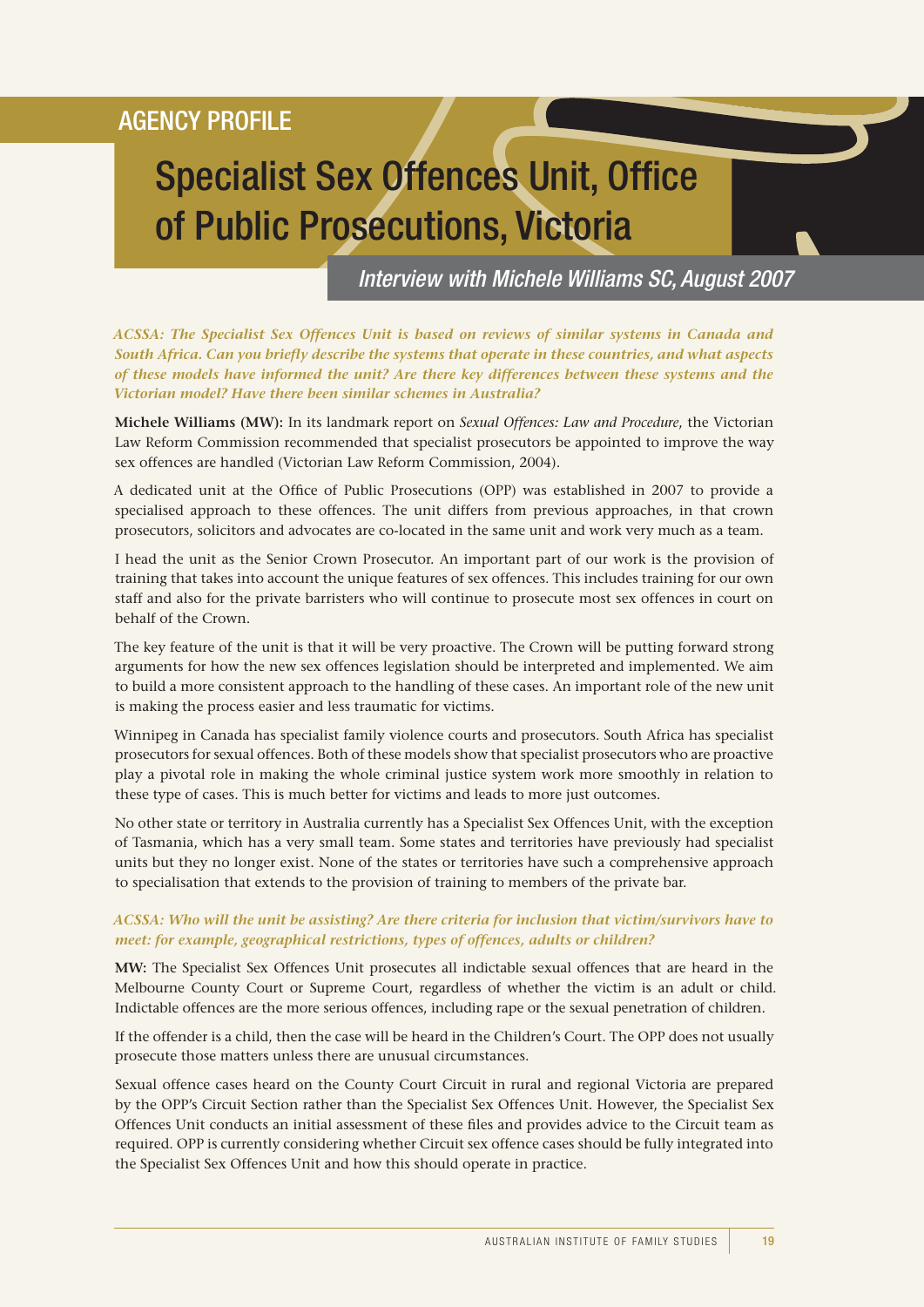#### *ACSSA: What role does the victim/survivor typically play in the process currently, and will this be different in the approach taken by the unit?*

**MW:** The Specialist Sex Offences Unit aims to prosecute cases in a way that minimises any additional trauma or distress to victims. We recognise that it can be very traumatic to be a witness in a sexual offence case. For that reason, we work very closely with the Witness Assistance Service and the new Child Witness Service to ensure that victims have information and support.

The Director of Public Prosecutions prosecutes matters on behalf of the whole community and so has many considerations to take into account in deciding how cases should proceed. The views and perspective of the victim is obviously one very important consideration. The Specialist Sex Offences Unit endeavours to keep victims informed about what is happening in relation to the case and to consult with them as appropriate.

Learning from people who have personal experience as a victim/survivor is an important way to improve the criminal justice response. Importantly, victims have been involved in planning how the Specialist Sex Offences Unit should operate and they have also been involved in providing training to solicitors and members of the private bar.

#### *ACSSA: Could you talk us through a hypothetical case study, starting from the first point of contact through to the conclusion of a case, highlighting how the case will progress differently from the current situation? For example, is the unit involved in committal hearings?*

**MW:** The Specialist Sex Offences Unit handles sex offence cases from the initial filing hearings and committal hearings in the Magistrate's Court, through to the eventual trial in the County Court. Wherever possible, the same solicitor will be allocated to handle the matter throughout the proceedings.

The unit has its own specialist advocates to appear in matters in the pre-committal stage in the Magistrate's Court Sex Offences List (previously this was handled by a different section of OPP). This helps ensure continuity and consistency throughout the process.

Victims who are under 18 or have a cognitive impairment no longer have to give evidence at committal hearings. The evidence of these victims will be pre-recorded in a special hearing within 21 days of the committal hearing. The pre-recorded evidence is then played at the trial so that the victim only has to give evidence once, including if there is a retrial.

#### *ACSSA: What are the points where there is a high danger of cases "dropping out" (attrition), and how does the unit plan to reduce attrition rates?*

**MW:** Sometimes victims do not want a case to proceed. This is understandable, because sex offences are very traumatic, the offender is often known to the victim, and being a witness in a sex offence trial can be incredibly stressful. By providing information and support to victims in conjunction with the Witness Assistance Service, the unit tries to ensure that as many victims as possible are prepared to proceed.

Reducing the attrition rate is not just a matter for the OPP. Police, courts and other agencies all play a role in ensuring that cases proceed through the criminal justice system. Many of the sex offence reforms aim to make the process less stressful for victims. For example, the pre-recording of evidence at special hearings for victims who are under 18 or have a cognitive impairment is intended to make the processes of giving evidence easier for victims. When all these reforms are fully operational we hope that attrition will be reduced because victims will have more confidence in the system as a whole, and they will have significantly more information and support than was available to them in the past.

#### *ACSSA: How will the unit work with the Witness Assistance Service? What special issues are there for sexual assault cases, in contrast to the general Witness Assistance Service for victims of nonsexual offences?*

**MW:** The unit has a close working relationship with OPP's Witness Assistance Service and also with the newly established Child Witness Service. The staff in these services (who are mostly social workers) provide information to witnesses about how the legal system operates and provide general support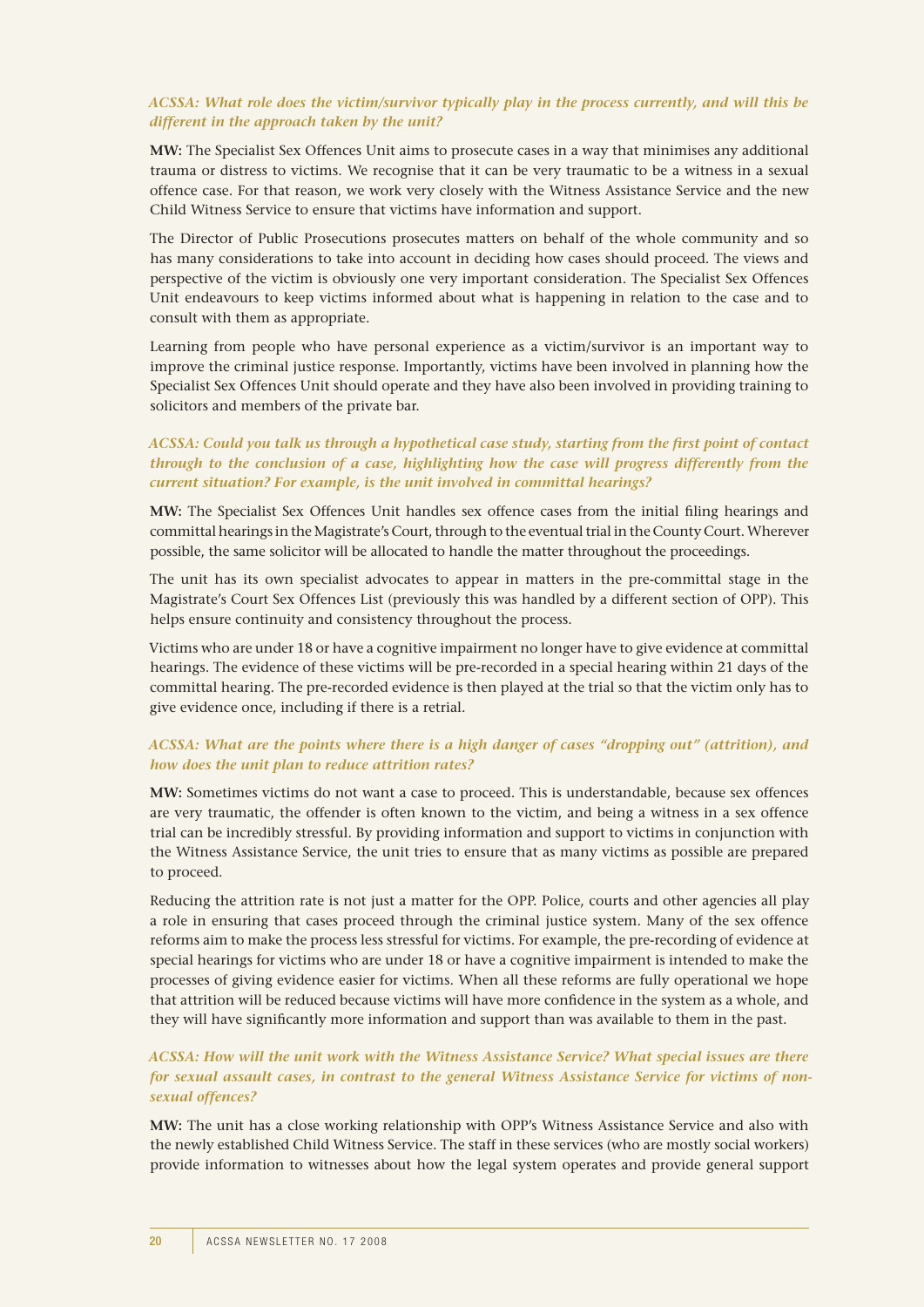throughout the proceedings. This might include providing a tour of the court and familiarising witnesses with the different roles and responsibilities within the court environment. Importantly, social workers from the Witness Assistance Service usually attend legal conferences between the witness and the legal team about the case. The social workers do not get involved in discussing the evidence, but they do help ensure there is effective communication between the legal team and the witnesses. This includes ensuring that witnesses fully understand any legal terminology that is used, and receive some emotional support. Sex offence cases can be extremely traumatic for witnesses, so the support of the Witness Assistance Services is even more critical than usual.

#### *ACSSA: Will the unit be involved in cases where there are non-sexual, as well as sexual, offences (for example, physical assault, or where sexual assault has happened in the context of ongoing intimate partner violence)?*

**MW:** The Specialist Sex Offences Unit handles cases in which there is a sexual component to the offending, even where other non-sexual offences have also occurred. In many sexual offence cases, the offender is the partner of the victim or a member of the victim's family.

#### *ACSSA: One of the tasks of the unit will be to provide training to private barristers who prosecute sexual assault cases. What are the key areas that will be covered in the training the unit provides to private barristers? Can you explain the circumstances in which private barristers act as prosecutors in sexual assault cases? Are there differences between these cases and cases where the Crown acts as prosecutor?*

**MW:** The Specialist Sex Offences Unit will continue to brief private barristers to prosecute sex offence cases on behalf of the Crown. There are simply too many sex offences cases for them all to be prosecuted by the four specialist crown prosecutors attached to the unit. The decision about which cases will be prosecuted by crown prosecutors and which will be prosecuted by private barristers will be made by me, as the Senior Crown Prosecutor, in consultation with the Director of Public Prosecutions and the Solicitor of Public Prosecutions where required.

The Specialist Sex Offences Unit will provide training to private barristers to ensure a more consistent approach to the prosecution of sex offences across the state. This will help ensure that the sexual offence reforms are put in practice, regardless of who is prosecuting the case.

#### *ACSSA: What measures are in place to evaluate the success of the unit? Will this be focused solely on the outcomes of cases, or are there other factors that contribute to the "success" of the unit?*

**MW:** An evaluation plan for the unit is currently being developed. We think the unit will be successful if:

- prosecution cases are well-prepared and timely;
- cases are settled earlier, where possible;
- there are fewer appeals caused by error, and fewer retrials; and
- victims perceive that OPP has kept them informed and treated them respectfully and fairly.

OPP's Specialist Sex Offences Unit is one component of the broader reforms in Victoria in relation to sex offences. Ultimately, we hope the reforms will give more victims the confidence to come forward and report sex offences to police, and also fewer victims will want to drop out of the system.

I and the team at the Specialist Sex Offences Unit will do our best to make sure this happens.

#### Reference

Victorian Law Reform Commission. (2004). *Sexual offences: Final report*. Melbourne: Author. Retrieved 3 March 2008, from http://www.lawreform.vic.gov.au/wps/wcm/connect/Law+Reform/Home/ Completed+Projects/Sexual+Offences/LAWREFORM+-+Sexual+Offences+-+Final+Report

Michele Williams SC is Senior Crown Prosecutor, Specialist Sex Offences Unit, Office of Public Prosecutions, Victoria.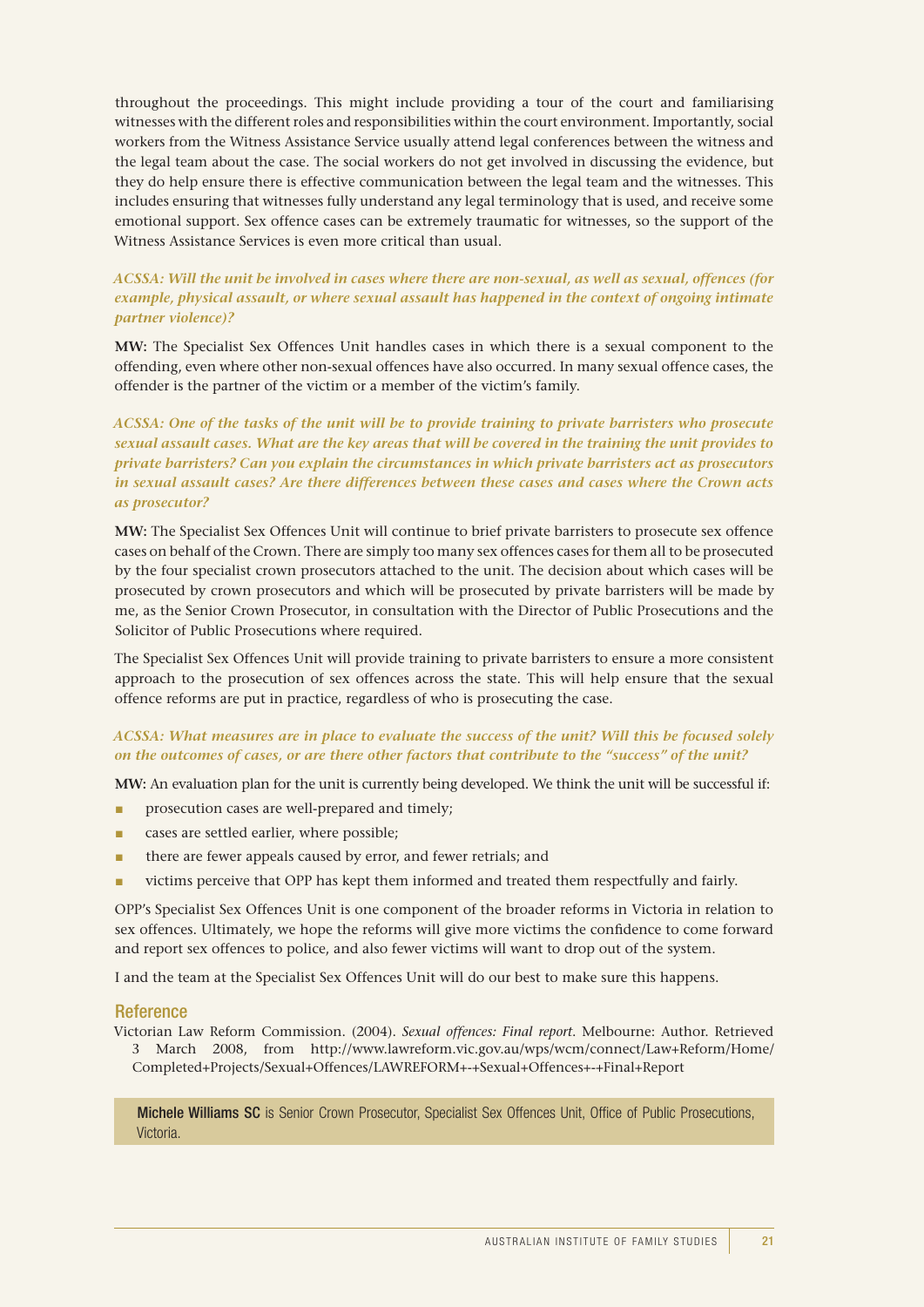# Sexual Assault Forum, Melbourne

Organised by Victorian Women Lawyers, June 2007

### **HALEY CLARK**

On 18 June 2007, the Justice Committee of Victorian Women Lawyers hosted the Sexual Assault Forum at Victoria University, Melbourne. Five keynote speakers were asked to provide their perspectives on sexual assault and the law: Dr Vivian Waller, Solicitor, Waller Legal; Dr Caroline Taylor, Ballarat University; Janice Watt, Manager, Sexual Assault Reform Unit, Department of Justice; Trish Luker, Victorian Law Reform Commission (VLRC); and Dr Zoë Morrison, Co-ordinator of ACSSA.

Dr Vivian Waller presented some of the current issues involved with instigating civil litigations for victim/survivors of sexual assault.

aller addressed how the laws of limitation block the path of justice for victim/survivors, particularly for children and adult survivors of childhood sexual assault, and how recent reforms in Victoria have further eroded t particularly for children and adult survivors of childhood sexual assault, and how recent proceedings. Waller drew on *Stingel v Clark* (2006), where Waller represented Carole Stingel in a landmark High Court appeal case.

The purpose of civil litigation is to secure an award of compensation for damages for the plaintiff (that is, in these cases, the victim/survivor). In the context of sexual assault, the damage usually lies in psychiatric injury, and victim/survivors have relied upon s. 5(1A) of the *Limitations of Actions Act 1958* (Vic.) to bring civil suits against perpetrators. Generally, civil cases relating to personal injury must be instigated within three or six years since the cause of action accrued. However, the provision s. 5(1A) allows a person who was unaware she or he suffered a disease or a disorder, or unaware that the injury was caused by the act or omission of another person, to start proceedings within six years of acquiring that knowledge. Waller explained that the provision was regularly used in cases of sexual assault because the very nature of an injury caused by sexual assault, particularly child sexual abuse, means that victim/survivors are unlikely to act upon her or his legal rights for many years. The psychiatric injury associated with sexual assault often presents as post-traumatic stress disorder (PTSD) and is regularly delayed in onset.

Section 5(1A) was the legal mechanism by which Carol Stingel commenced proceedings against Geoff Clark. However, Waller explained that the rights of sexual assault plaintiffs have been eroded in Victoria since the reforms to the *Limitation of Actions Act 1958* (Vic.), assented to in 2003, removed the option of reliance on s. 5(1A) of the Act. The path available to Carol Stingel to have her allegations heard before a judge and jury is now no longer available to sexual assault litigants who issue proceedings after 1 October 2003. This is because the state government has removed the capacity of sexual assault plaintiffs to issue proceedings as of right (rather than having to make an application for an extension of time) where the primary limitation period has expired (which is regularly either three or six years, depending on the circumstances). In these circumstances, an application for an extension of time through the court is now necessary. Of importance here, Waller highlighted, is that a parallel claim against Mr Clark for sexual assault was rejected when another plaintiff, Joanne McGuinness, was unsuccessful in an application for such an extension of time.

Waller claimed that the laws of limitation fail to appreciate and accommodate the unique presentation of the psychiatric injuries commonly suffered as a consequence of sexual assault, particularly in the sexual assault of a child. Waller argued that the laws of limitation should not reward perpetrators of sexual crimes with civil immunity simply because they have successfully avoided detection throughout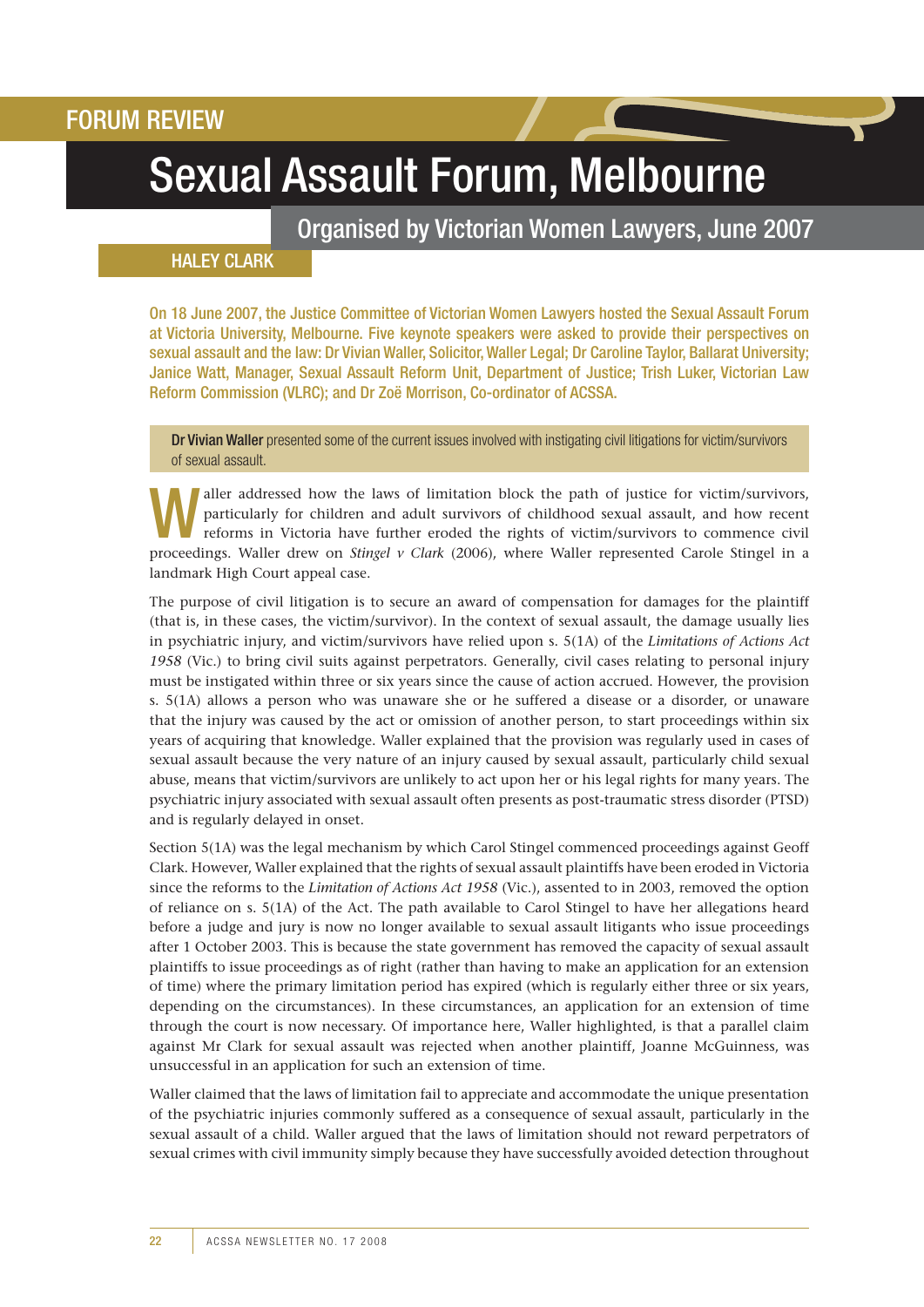the primary period of limitation, nor should the law provide perpetrators a strategic advantage in the litigation by forcing the plaintiff to make an application for an extension of time.

Dr Caroline Taylor addressed how key legal principles continue to undermine the successful prosecution of sexual offences in the criminal courts, despite reforms to legislation and procedure.

T aylor focused on the examples of the cross-examination of victim/survivors regarding their sexual history, and the giving of corroboration warnings in sexual offence trials. Legal reform has attempted to stop this from occurring in trials, yet Taylor noted these practices persist, resulting in personalised attacks on the characters of women and children in rape trials. Taylor attributed this failure to the way that sexual assault reform is developed and applied in Victoria (as well as nationally and internationally).

Taylor stated that, at an operational level, reforms are negated by contradictory principles that allow some interpretation of law by judges (discretion) on the one hand, and on the other hand an adherence and reference to tradition and continuity of legal doctrine by way of legal precedence. While law reforms reflect forward-thinking, legal principles are about a constant referral to the past, a past that is male, white, and middle-class. Another barrier to law reform presented by Taylor was law's selfreferentiality in which legal decision-making is considered sacrosanct and beyond external scrutiny and accountability.

In presenting judicial discretion as a barrier to effective law reform, Taylor emphasised that the problem is not with the idea of discretion itself, but with the attitudes that underlie discretion when they are informed by misogyny and sexism. Combined with legal precedence, these attitudes subvert the potential efficacy of law reform initiatives. Taylor stated that precedence allows for "universal particulars". Once deployed, a particular precedent is applied over and over again to future cases, irrespective of context and relevance; it is universalised. Hence, judges continue to refer to judgements that are tens and even hundreds of years old. Taylor concluded that the legal system fails victim/ survivors because it is based on principles that negate fact-finding, that negate the principles of justice, and that refuse to establish a process that is transparent, accountable and investigative. Taylor argued that if we are serious about addressing the difficulties in prosecting sexual offences, we need reforms that go to the heart of the problem; reforms that address the social attitudes that judges and lawyers bring to the bench, the type of legal training provided within the adversarial system, a re-thinking of the pool of jurors, and a greater shift towards specialisation.

Trish Luker presented key aspects of the Victorian Law Reform Commission's research process and the recommendations made in the *Sexual Offences: Final Report*.

T he research conducted by the VLRC over three years included empirical studies, consultations and consideration of 75 submissions that were made in response to its first report, *Sexual Offences: Discussion Paper*. The final report included over 200 recommended changes to make the criminal justice process more responsive to the needs of complainants. These recommendations are aimed at: improving police responses, making the criminal justice system more responsive to the needs of victims, making it easier for victim/survivors to give evidence, improving the system for children and people with a cognitive impairment, changing jury directions given by judges, changing the legal requirement of proof of the state of mind of the accused in rape cases, and changes in how to deal with juvenile offenders. Luker discussed the focal areas of the recommendations, namely those aimed at improving: responses by police, prosecutors and judicial officers; the criminal justice system; and committals and trials.

The VLRC reports highlighted a number of features identified in sexual offence cases that make committals and trials particularly distressing for complainants, such as the experience of marginalisation, delays, and the traumatic effect of cross-examination. In response, the VLRC recommended mandatory use of CCTVs when victim/complainants are giving evidence, prohibiting the accused from personally cross-examining the victim/complainant, strengthening the existing provisions requiring judges to give permission before evidence can be admitted about the sexual history of victim/complainants,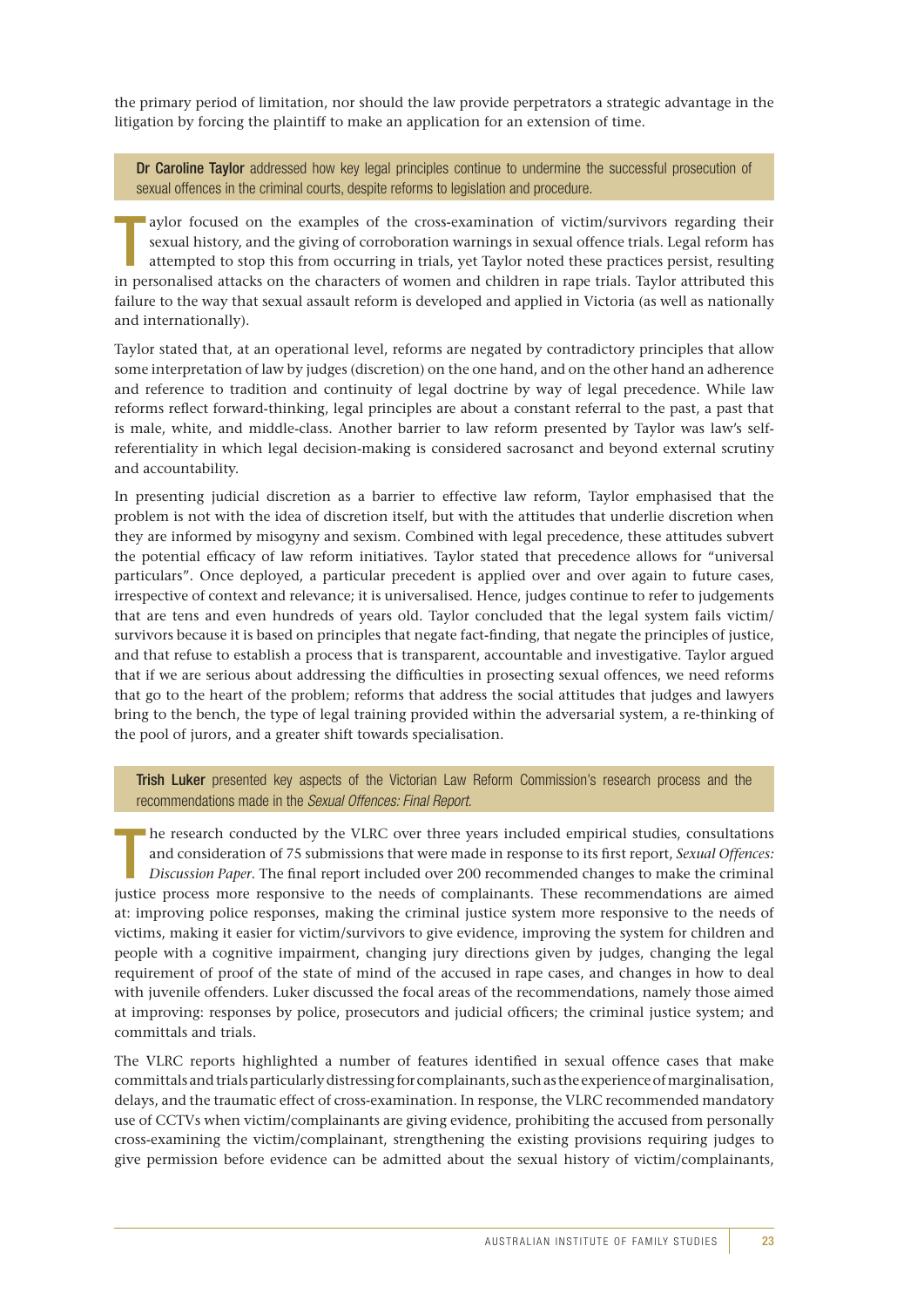restrictions on the subpoenaing of counselling notes, and changes to tests for competency to give sworn and unsworn evidence of child victim/complainants and victim/complainants who have a cognitive impairment.

Finally, in relation to sexual offences perpetrated by young people, the VLRC identified that often neither child protection nor the criminal justice system are responding adequately; many young people are not charged because they are too young to be held criminally liable, or their victims are deemed too young to give credible evidence. The VLRC recommended that the *Children and Young Persons Act* be amended to allow the court to make an order to protect a child who is a sexual offender by having them participate in a treatment program.

Janice Watt provided an overview of the progress of the sexual assault reform package in Victoria, which is the Government's response to the recommendations made by the Victorian Law Reform Commission.

T he Victorian Government provided over \$34 million dollars to the sexual offences reform package, and additional funding for other initiatives. The reforms encompass all stages of the criminal justice system. Watt stated that the ultimate aim of the reforms and associated initiatives is to improve the effectiveness of the system's response to sexual offending, and to achieve increases in reporting and to decrease the rates of attrition and appeal. The changes are hoped to provide improved support for and responsiveness to the needs of victim/survivors. There is also a range of initiatives aimed at better identifying and responding to young sexual offenders, including early intervention and prevention strategies.

Watt identified many key changes, including:

- legislative changes, such as the *Crimes (Sexual Offences) Act 2006* and the *Crimes (Sexual Offences Further Amendment) Act 2006*;
- the introduction of specialist sex offences court lists, aimed at providing a more efficient trial process;
- the introduction of a specialist sex offences unit at the Office for Public Prosecution;
- training programs for prosecutors and for the judiciary:
- the establishment of two multidisciplinary centres for sexual assault in Frankston and Mildura;
- the establishment of specialised police investigation units (SOCITs) in addition to the Sexual Offences And Child Abuse Units (SOCAUs);
- improved availability of forensic medical examinations and specialist training for nurses to undertake forensic examinations;
- funding for the Centres Against Sexual Assault (CASAs) and for enhanced rural sexual assault crisis care;
- the development of the Victim's Charter;
- specialist support to child witnesses and their families while they are providing evidence in court proceedings; and
- better access to CCTVs to allow child witnesses to give evidence out of the courtroom.

With regard to prevention and early intervention, Watt highlighted strategies such as sexual assault treatment programs for children under 10 who are identified as displaying concerning sexual behaviour, for children aged between 10 and 14 years engaging in sexually abusive behaviour towards other young people, and for 15–18 year olds displaying inappropriate sexualised behaviour. A range of other initiatives have been developed for offenders regarding supervisions and post-release support. These initiatives are governed by three committees that are monitoring and evaluating changes.

#### Dr Zoë Morrison brought the presentations together into two broad themes: change and truth-telling.



orrison observed that there has been significant, positive change in sexual assault laws in Victoria, as evidenced through the Victorian Law Reform Commission's recommendations, which have largely been taken up by the Victorian Government. Morrison also reflected on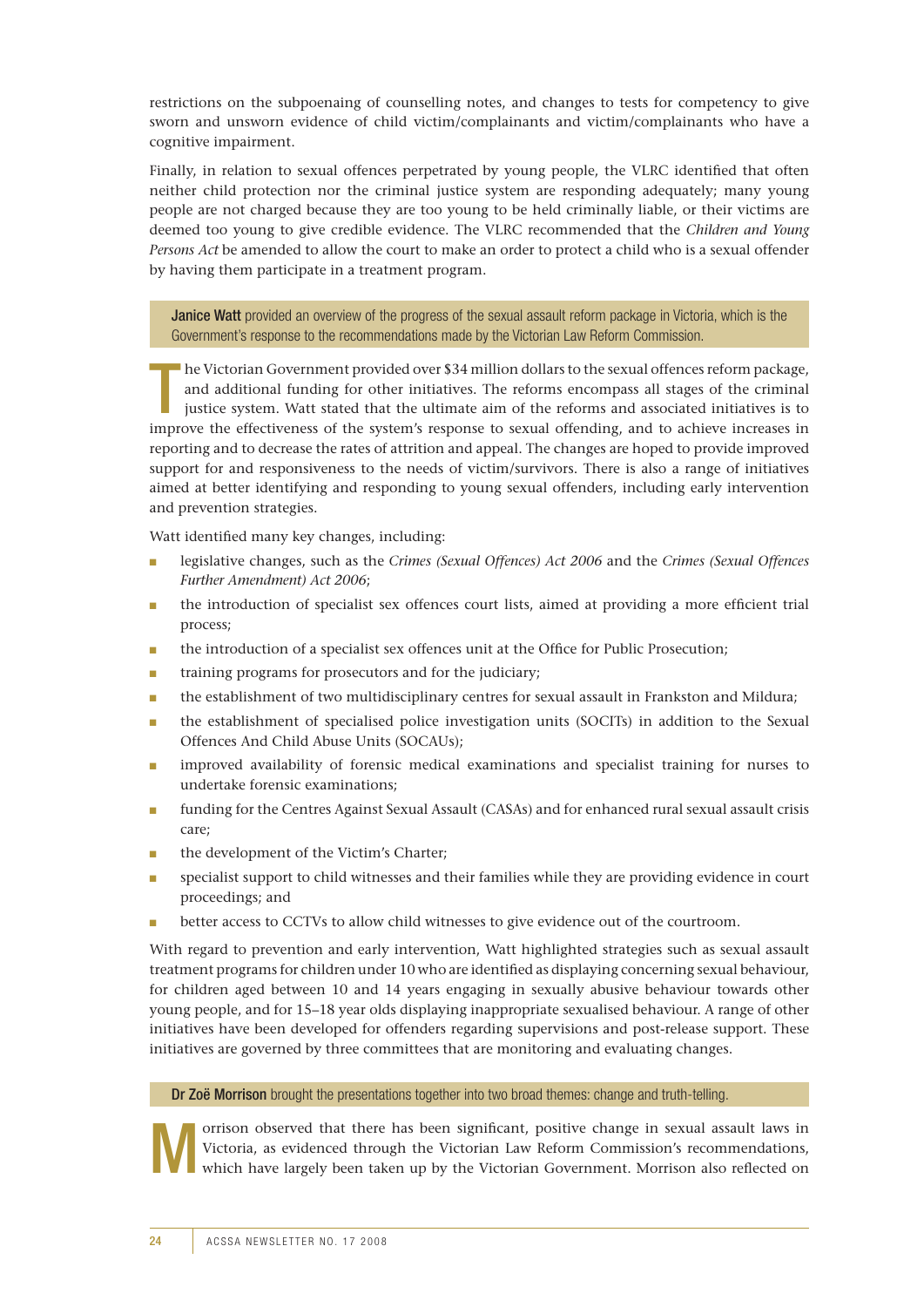the growing trend towards specialisation in Victorian jurisdictions as a potentially positive change. Morrison argued that, as a model, specialisation provides a possibility of addressing fundamental flaws within the legal system's response to sexual assault, and that it has the capacity to recognise, to a greater extent, the experiences and needs of victim/survivors in the criminal justice system. As such,

many in the sexual assault sector view specialisation as a pragmatic approach to enhance the quality of experiences for victim/survivors in the aftermath of sexual assault and to provide more effective treatment for offenders. Internationally, specialisation has modelled a way for positive change and reform in the field of sexual assault, particularly in South Africa and Canada. When the model of specialisation is properly delivered, argued Morrison, the needs of victim/survivors may be better accounted for: victim/survivors may be treated with more respect and kept better informed about the process, and there may be better relationships between court support services and victim advocates. However, Morrison cautioned, specialisation as a model is only as good as its implementation, and needs to be backed up with adequate government funding.

Morrison also suggested that positive change is often slow and incremental, and that while rates of reporting, prosecution and conviction remain low,



When the model of specialisation is properly delivered, the needs of victim/survivors may be better accounted for: victim/survivors may be treated with more respect and kept better informed about the process, and there may be better relationships between court support services and victim advocates.

this signals the challenges of reforms; as Taylor pointed out, there is resistance to reform of the laws of sexual assault. Furthermore, not all change has been positive. The recent changes to the statute of limitations in civil litigation in Victoria was regarded by Morrison as an extremely unfortunate development that reminds us that progress is never linear, that things gained can always be taken away, and that sometimes we have to fight hard just for things to stay the same, let alone improve.

The second theme drawn on by Morrison was that of truth-telling. Morrison asked: What voices about rape have power within our society? What voices about rape are recognised within the legal system? How can we better integrate the truths and realities of victim/survivors into the legal system? Morrison argued that truth-telling is constructed, with power given to certain voices and experiences over others. Regularly, the voices of victim/survivors are subordinated, while expert and legal narratives are afforded greater power, recognition and "truth-effect".

Drawing on the VLRC's work, she pointed out that sexual offence laws are historically based on the myth that women as a class of witness are untrustworthy, and that women frequently make false allegations of rape. This was reflected in the special evidentiary principles that applied to sexual offences, including the principle that required corroboration of women's evidence of sexual assault, and the emphasis the law places on the character and sexual experiences of the complainant. Morrison noted that, although these myths have been continually undermined by empirical evidence, they continue to pervade the legal context. Morrison also argued that the lack of recognition regarding the social realities of sexual assault, and the effects it has on victim/survivors also biases the kinds of truth that are heard. This was demonstrated in the changes in the recent amendments to the *Limitations Act*. Despite a well-established research base surrounding the regularity of and, reasons for, delayed disclosures, the changes effectively prevent many victim/survivors from being heard in the context of civil litigation. Morrison concluded that there is a need to better integrate the truths and realities of sexual assault from the perspectives of victim/survivors into the legal system.

#### Concluding remark

The Sexual Assault Forum provided insight into a range of both promising and restricting developments in the current Victorian legal system. The need to improve the legal system's handling of sexual assault is well-recognised, and current legislation is both progressive (in terms of criminal law) and regressive (in terms of civil law). The issues presented by the speakers emphasised the need to continue to assess and address the legal responses to sexual assault, particularly in relation to the position, treatment, options and rights of victim/survivors.

**Haley Clark** is a Research Officer at the Australian Institute of Family Studies.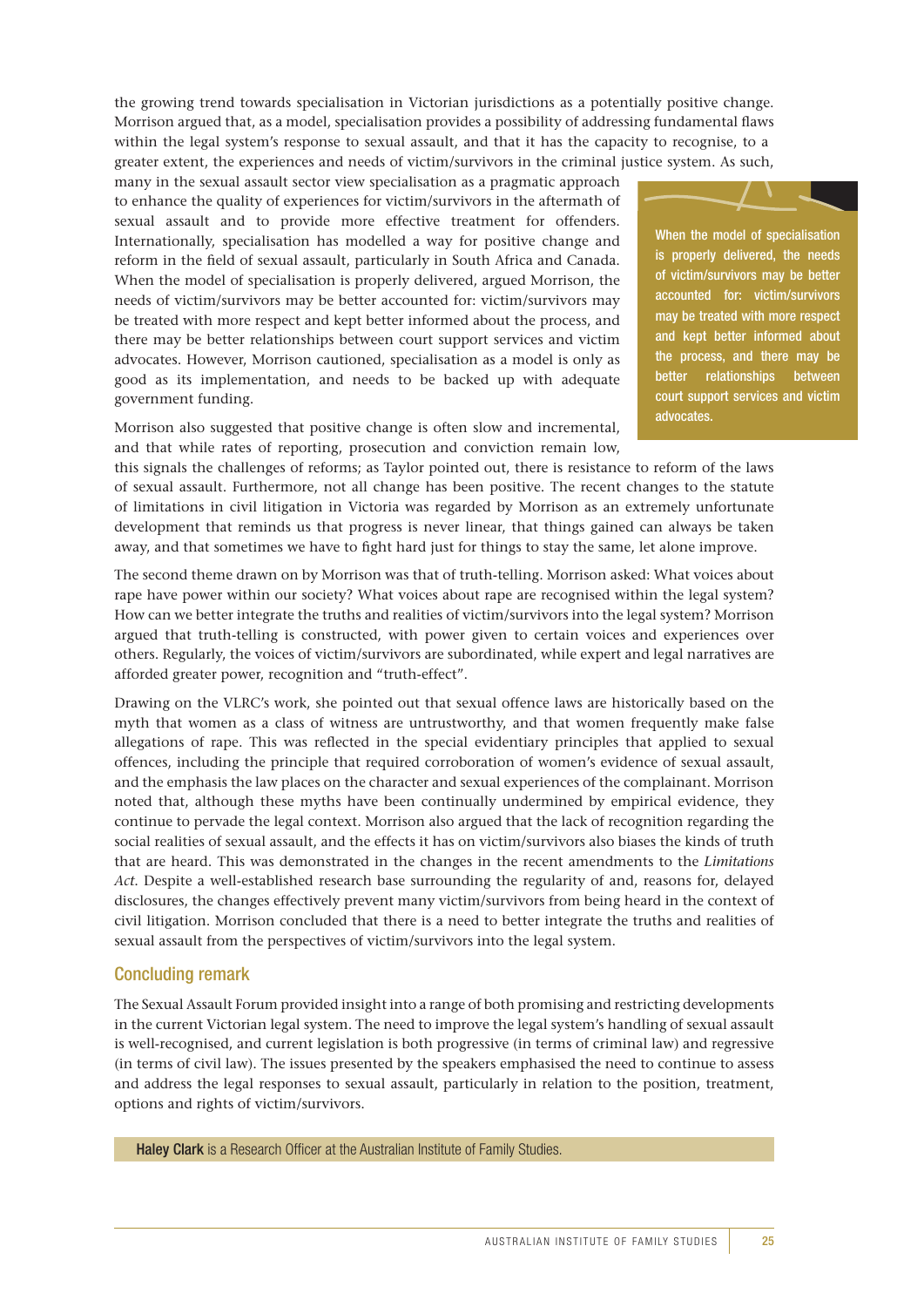## literature highlights

#### Compiled by Joan Kelleher, Librarian

The following are a selection of resources recently received by the Australian Centre for the Study of Sexual Assault (acssa) Library. Print resources are available via the interlibrary loan system. Contact your local library for details. Electronic resources are available directly via the web address. The inclusion of a publication in this list does not necessarily mean that it is endorsed by ACSSA.

#### Adult survivors

**Constructing a sense of self following early sexual experiences with adults: A qualitative research study**. (2007). Hunter, S. V. *Psychotherapy in Australia*, *13*(4), 12–21.

The aim of this research project was to develop a fuller understanding of the process of constructing a sense of self following early sexual experiences with an adult. Using narrative inquiry, a sample of twenty-two men and women aged twentyfive to seventy were interviewed about their early sexual experiences, at the age of fifteen or under with someone over eighteen. Participants told four different narratives about these experiences: narratives of silence, of ongoing suffering, of transformation, and of transcendence. These four narratives have been examined in the light of the literature relating to childhood sexual abuse, and the victim and survivor discourses. To an extent they challenged current conventional views about child sexual abuse. The implications for therapists working with men and women who have experienced child sexual abuse are discussed. (Journal abstract)

**Stolen tomorrows: Understanding and treating women's childhood sexual abuse**. (2007). Levenkron, S., & Levenkron, A. New York: W.W. Norton.

This book examines various kinds of abuse, from one-time incidents with strangers to recurring abuse at the hands of close relatives and the different psychological manifestations of the abuses later in life. A variety of approaches that are used to face up to the reality of the abuse and overcome it are related. General conclusions about the relationship between the initial abuse and the problem that brings the patient to therapy later in life are explored. The author outlines the preparations therapists need to make when dealing with a victim of childhood abuse and guides them through the stages of therapy that may be necessary.

**Finding a place for healing: Women survivors of childhood sexual abuse and their experience of accessing services**. (2007). O'Brien, L., Henderson, C., & Bateman, J. *Australian e-Journal* 

*for the Advancement of Mental Health*, *6*(2). Online only: http://www.auseinet.com/journal/vol6iss2/ obrien.pdf

Women survivors of child sexual abuse often suffer difficulties, including a sense of insecurity, a lack of self-esteem, difficulty with relationships, poor frustration tolerance, overwhelming emotions, depression, sensitivity to criticism and rejection, distrust, suspicion and a fragile sense of self. They may also experience serious psychological consequences, their life trajectory often marked by chaos and complexity. In Australia, services have been developed to meet the needs of these women. Anecdotal evidence suggests that services may be patchy in both availability and standards. This paper presents findings of the Reframing Responses study of non-government services that relate to the experiences of women survivors of child sexual abuse in accessing and utilising services. Fourteen women provided, through focus groups and interviews, descriptions of their experiences of disclosure, accessing services, what was helpful, and what was unhelpful. They confirmed a lack of availability, particularly of longer term counselling, and a lack of consistency in terms of models and standards. (Journal abstract, edited)

#### Churches and abuse

**Confronting power and sex in the Catholic Church: Reclaiming the spirit of Jesus**. (2007). Robinson, G. Mulgrave, Vic.: John Garratt Publishing.

"Drawing on his own experience in responding to abuse, Bishop Geoffrey Robinson … offers a critique of the Church's use and misuse of power, from the Pope proclaiming infallibly down to the preacher claiming a divine authority for every word spoken from the pulpit. Going back to the bible and, above all, to the teaching of Jesus, he presents an approach to sexual morality that is profound, compassionate and people-centred." (Book jacket)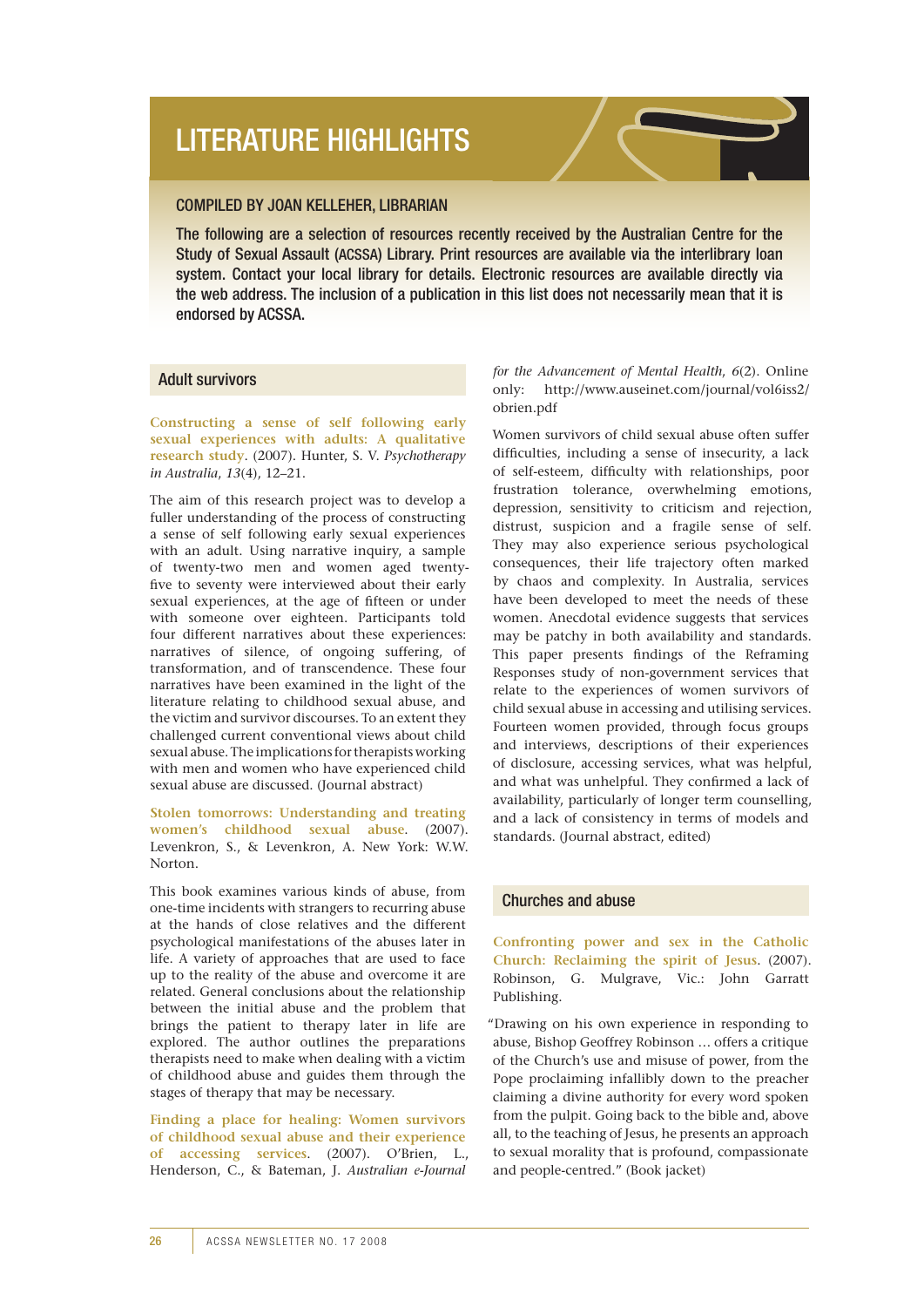#### Domestic violence effects

**Battle-scars: Long-term effects of prior domestic violence**. (2007). Evans, I. Clayton, Vic: Centre for Women's Studies and Gender Research, Monash University.

The effects of intimate partner domestic violence can continue beyond separation or divorce, particularly when survivors must continue to face the perpetrator during legal proceedings or child contact. This report is based on an Australian survey of 134 female domestic violence survivors, and examines the ongoing effects of domestic violence upon their health, financial wellbeing and parenting, as well as their experiences with legal, child support, medical and community services. The report makes recommendations in how services and legal procedures can be improved to meet their needs and prevent further victimisation.

**Domestic violence and mental illness/substance abuse: A survey of 39 New Zealand refuges**. (2007). Hager, D. *Parity*, *20*(4), 18–19. Online: http://www. chp.org.au/parity/articles/results.chtml?filename\_ num=00287

In a survey of 39 women's refuges in New Zealand, it was discovered that 525 women, with 447 children, accessing the services of these refuges had mental health and/or substance abuse problems. This article presents some of the difficulties faced by refuges in providing adequate services and support for these women and identifies a need for the development of specialised refuge services where women can address their domestic violence and substance abuse problems at the same time as they seek housing assistance.

#### Drink spiking

**Final report: Drink and food spiking**. (2007). Model Criminal Law Officers' Committee of the Standing Committee of Attorneys-General. [Canberra, ACT: Model Criminal Law Officers' Committee]. Online only: http://www.ag.gov.au/ www/agd/rwpattach.nsf/VAP/(427A90835BD17F8C 477D6585272A27DB)~Item+13+-+Drink+Spiking+- +Final+Report+with+PCC+provision+- +July+2007.pdf/\$file/Item+13+-+Drink+Spiking+- +Final+Report+with+PCC+provision+-+July+ 2007.pdf

This paper defines food and drink spiking. It examines the extent, nature and prevalence of food and drink spiking. The legal issues associated with spiking food and drink are addressed state by state, and recommendations for law reform are given.

#### Elder abuse

**UK study of abuse and neglect of older people: Prevalence survey report**. (2007). O'Keeffe, M. [London: Comic Relief]. http://www.comicrelief.

com/docs/elder-abuse/ComicRelief-ElderAbuse-Full.pdf

This report presents the findings of a study on the prevalence of neglect, financial abuse, and physical and sexual abuse of older people in Great Britain. Over 2,100 people aged over 65 and living in private households and sheltered accommodation were surveyed. Four per cent of respondents reported experiencing mistreatment by people they knew, such as family members, carers, friends and neighbours. Of those, 35% of cases involved partners, 33% other family members, and 33% neighbours and acquaintances. This report details the types of mistreatment experienced; the characteristics of the abused person, including health, marital, and economic status; the impact of abuse; reporting abuse; and the characteristics of the perpetrators. The report also discusses definitions of abuse, British policies and prevention campaigns, and the methodology of the study. The results of this survey are comparable with other international studies, and highlight the need for continued action.

#### Ethnic groups

**Attitudes to domestic and family violence: Insights from Victoria's culturally and linguistically diverse**. (2007). Bradford, M. *Queensland Centre for Domestic and Family Violence Research Newsletter*, *5*(4), 6–10. Online: http://www.noviolence.com.au/ public/newsletters/news20.pdf

The Victorian Violence Against Women Community Attitudes Project included a selected culturally and linguistically diverse (SCALD) sample. This article summarises the survey's key findings from the SCALD participants' beliefs and attitudes in relation to: the definition of violence against women; the prevalence and seriousness of violence against women; their understanding of who perpetrates and who is affected by violence; explanations that diminish men's responsibility for violence. The SCALD sample's responses are compared with those of the main sample.

**Family violence in Asian communities: Combining research and community development**. (2007). Tse, S. *Social Policy Journal of New Zealand*, *31*, 170–194. Online: http://www. msd.govt.nz/publications/journal/31-july-2007/31 pages170-194.html

This study aimed to fill gaps in research on family violence in Asian communities in New Zealand, and to increase understanding of what can be done to prevent its occurrence and reduce its impact on families, relatives and friends. The study found that the triggers for family violence within New Zealand Asian communities of migrants from China, South Asia and South East Asia related to difficulties in adjusting to living in a new country; in particular, finding suitable employment and experiencing financial hardship. Men's dominance in some Asian families was an issue, especially when men saw control over their wives as a last resort to protecting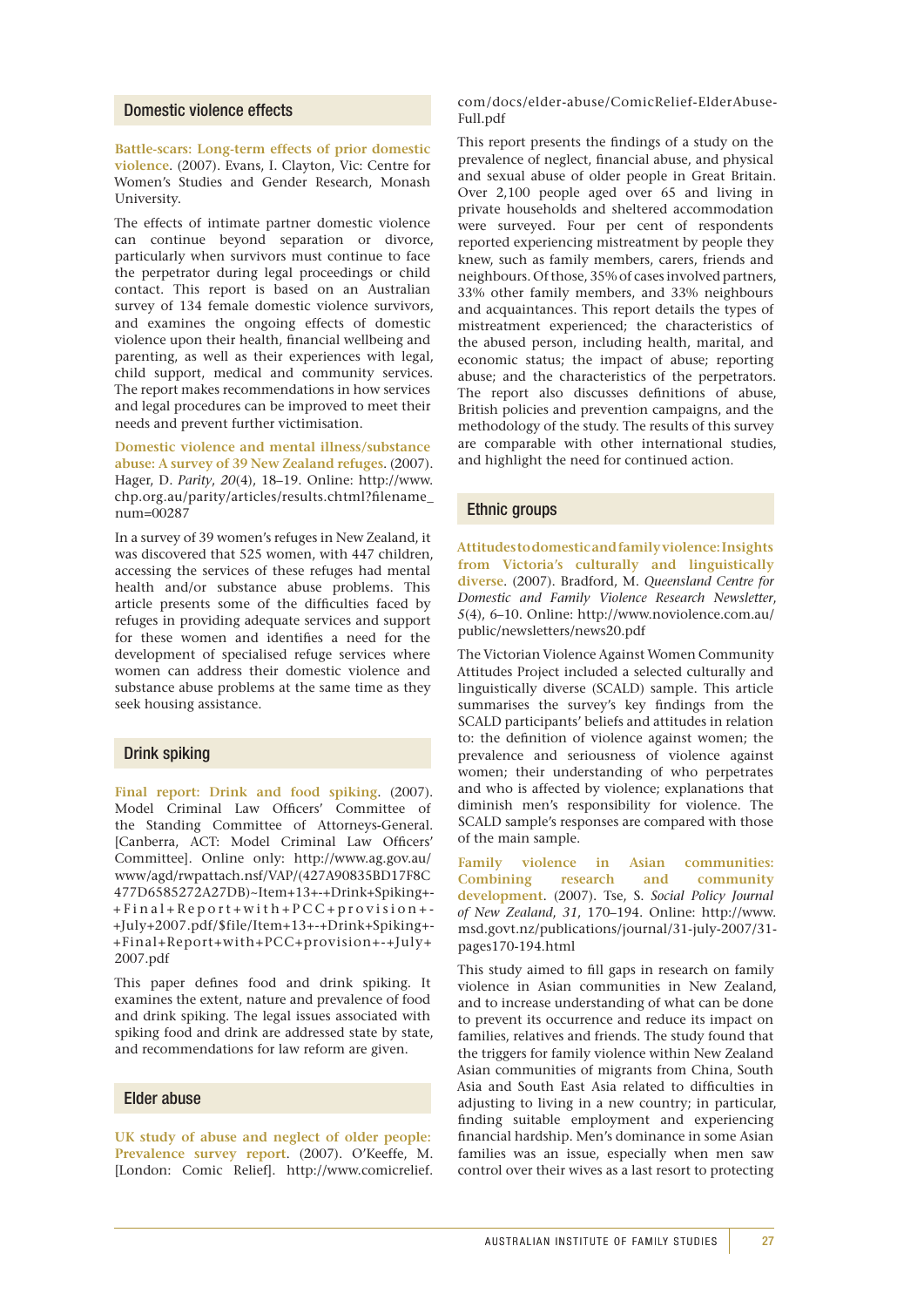their cultural values and traditions. The racism and discrimination some women experienced in this study, when they attempted to find paid jobs or solve their financial dependency issues, put women at extreme risk of abuse and violence. The barriers to preventing or dealing with family violence related to perceptions in the Asian communities researched that family violence is a private matter, and to the women's desire to keep their relationship intact. (Journal abstract, edited)

#### Homelessness

**Homeless women and violence: Rethinking the connection**. (2007). Grigg, S., & Johnson, G. *Parity*, *20*(4), 9.

Drawing on data gathered from 68 women who were interviewed as part of a longitudinal study, this article considers the connection between women's homelessness and violence. The study interviewed members of 103 households as they moved out of transitional accommodation, and interviewed them again 12 months later. The article concludes that the connection extends beyond domestic violence and that service responses need to be extended to accommodate this conclusion.

**Women and children experiencing family violence are the face of homelessness**. (2007). Macdonald, A. *Parity*, *20*(5), 21–22.

Women and children escaping family violence form the majority of homeless people in Australia. Family violence specialist services for women and children are funded as homelessness assistance services under SAAP. However, there are insufficient places in refuges to meet the demand, and nearly one in two women are turned away from this type of crisis accommodation each day. This article discusses the critical factor of accommodation in women's decisions about whether to leave a violent relationship. It describes the support needs of women and children escaping family violence, and the importance of having safe, stable accommodation and minimum disruption to children's schooling. It raises the inequity of the victims rather than the perpetrators of family violence having to leave the home.

#### Indigenous issues

**Maze of injustice: The failure to protect indigenous women from sexual violence in the USA**. (2007). Amnesty International. London: Author. http://web.amnesty.org/library/pdf/ AMR510352007ENGLISH/\$File/AMR5103507.pdf

This report examines the inadequate legal and support service response to sexual violence against Native American and Alaskan native women in the United States. These women face higher rates of assault than non-Indigenous women, but the crimes are rarely reported and survivors who wish to report are confronted by a maze of tribal, state and federal laws, service indifference, low prosecution rates and discrimination. This report focuses on crimes committed on or near tribal lands, which fall under the jurisdiction of the local tribal authority. Survivors of sexual violence and their families, support workers, service providers, law enforcement officials and tribal authorities were interviewed for this study, and case law and government reports were examined. The report concludes with recommendations to improve legislation and services, so authorities can fulfil their human rights obligations to pursue and punish those responsible for sexual violence, and provide appropriate support and care for Indigenous survivors.

**Aboriginal and Torres Strait Islander family violence: Facts and figures**. (2007). Schmider, J., & Nancarrow, H. Mackay, Qld: Queensland Centre for Domestic and Family Violence Research. Online only: http://www.noviolence.com.au/public/factsheets/ indigenousfactsheet.pdf

This publication gives an overview of the levels of family violence in Aboriginal and Torres Strait Islander communities. It provides a summary of recent statistics, with a particular focus on those for Queensland. It is intended as a resource for Aboriginal and Torres Strait Islander networks and organisations working to end family violence to use in preparing community awareness campaigns, media releases and policy and funding submissions.

#### Intimate partner violence

**Explaining, and preventing, intimate partner violence**. (2007). Flood, M. Paper presented at the Women's Domestic Violence Court Assistance Program (Legal Aid Commission) Ten Year Anniversary Celebration. Sydney, NSW: Australian Domestic and Family Violence Clearinghouse. Online only: http://www.austdvclearinghouse.unsw. edu.au/Other\_%20publications/Flood\_wdvcap.pdf

Though rates of violence against women seem to have declined in the last decade, over 440,000 women still reported experiencing violence in 2006. This paper briefly describes what is known about the determinants of male intimate partner violence against women, and outlines what is needed for effective prevention strategies. Determinants of violence can be found in the contexts of gender role attitudes and beliefs, power balance in relationships, peer and community attitudes, social norms, community violence, access to supportive resources for women, childhood exposure to domestic violence, social isolation, socioeconomic status, alcohol and drug abuse, and so forth.

**Partner violence among a sample of police detainees**. (2007). Mouzos, J., & Smith, L. Canberra, ACT: Australian Institute of Criminology. Online only: http://www.aic.gov.au/publications/tandi2/ tandi337.html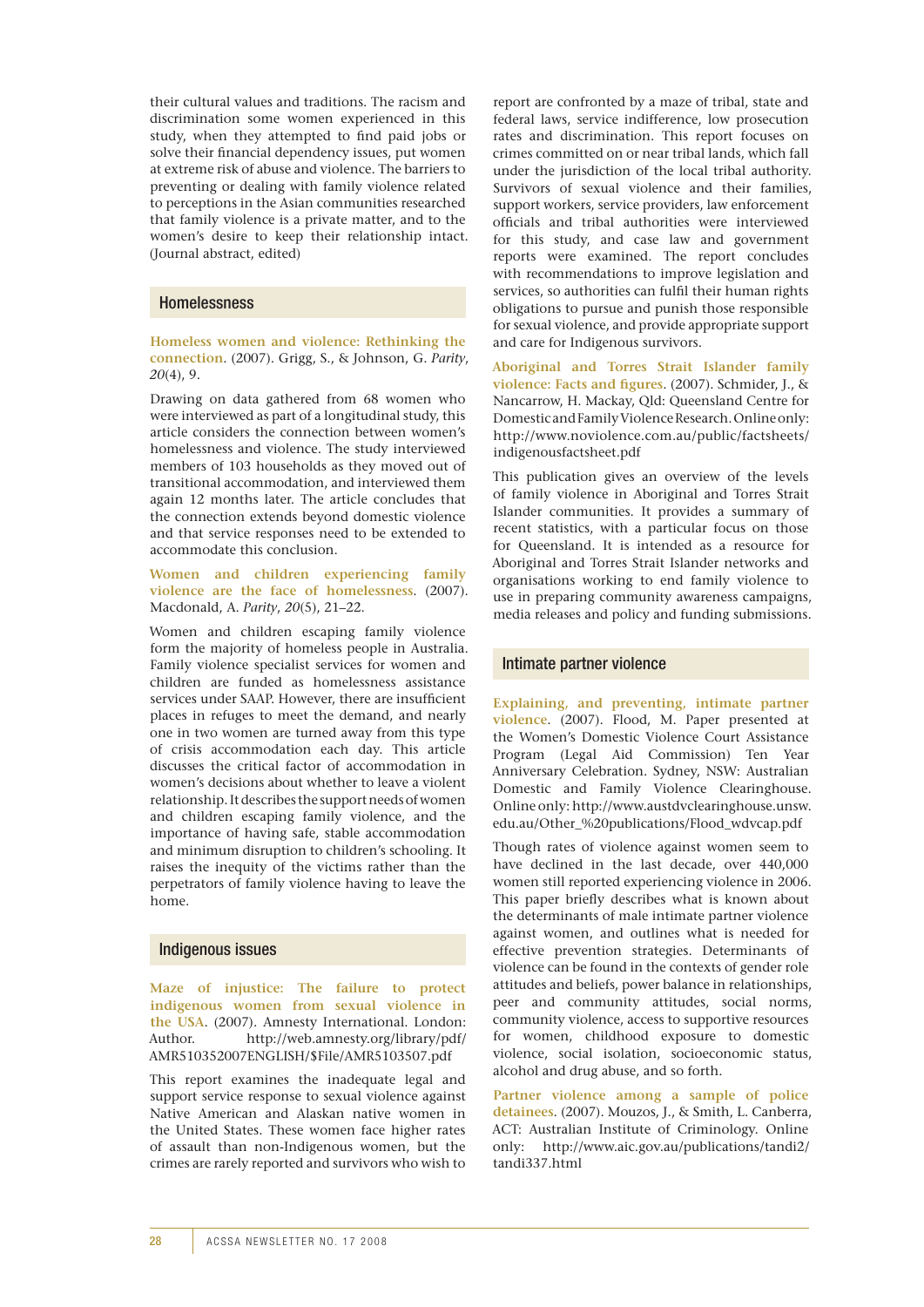Data from the Drug Use Monitoring in Australia (DUMA) program were used to explore involvement in intimate partner violence among police detainees. Levels of intimate partner violence were found to be significantly higher in this group than among the general population. More than two-thirds of the detainees involved reported being both a victim and a perpetrator. Risk factors for involvement in partner violence among detainees were: prior arrest, drug and alcohol dependency, having dependent children, and experiencing physical abuse as a child. Gender was found not to be a risk marker once the other risk factors were controlled for. The implications of the findings are discussed, including the need for early intervention among at-risk families and particularly those with emerging drug and alcohol dependency problems.

**Women's experience of partner violence**. (2007). Linacare, S. In *Australian social trends 2007* (pp. 200–204; Cat. No. 4102.0). Canberra, ACT: Australian Bureau of Statistics. Online: http://www. abs.gov.au/AUSSTATS/abs@.nsf/Latestproducts/ ADE8C301B6BA85ABCA25732C00207E92? opendocument

Partner violence is one of the most common forms of violence against women. It affects the wellbeing of those who experience it and has an impact on their families, communities and society. Using data from the 2005 Personal Safety Survey (PSS), this article examines women's experience of partner violence, including the characteristics of this violence and the women who experienced it.

#### Law reform

**A best practice model for the prosecution of complaints of sexual assault by the NSW criminal justice system**. (2007). N S W Rape Crisis Centre, & Cossins, A. [Drummoyne, NSW: NSW Rape Crisis Centre]. Online only: http://www.nswrapecrisis. com.au/RapeCrisisBestPracticeModel.pdf

The management of complaints of sexual assault in the NSW criminal justice system is in urgent need of reform. The reforms must: increase reporting rates, decrease systemic re-traumatisation of complaints, and increase convictions.

#### **Pregnancy**

**Making good: A service response to women dealing with unplanned pregnancy and abortion as a result of sexual assault**. (2007). Hardiman, A. *Women Against Violence: An Australian Feminist Journal*, *19*, 46–53.

The stress suffered by a woman who is pregnant as a result of sexual assault can be significantly compounded by the combination of the two events. The initial responses she receives from health professionals can have a critical impact on how she copes. This article seeks to define good practice

by outlining the philosophical, professional and practical responses received by women using services relating to unplanned pregnancy and abortion from the Pregnancy Advisory Service at the Royal Women's Hospital in Melbourne. It discusses some barriers faced by women seeking abortion services, and describes the model developed by the Pregnancy Advisory Service to respond to women who have experienced violence and who are dealing with an unplanned pregnancy.

#### Prostitution

**Making sex work: A failed experiment with legalised prostitution**. (2007). Sullivan, M. L. North Melbourne, Vic: Spinifex Press.

Prostitution was legalised in Victoria in 1984, after years of hiding behind "massage parlour" laws. The author examines the legal, social and industrial ramifications of this change, asking: How can law regulate an industry based on violence and exploitation and protect the rights of workers who are trafficked and assaulted? The sex industry has expanded in this time, and many proponents argue that sex work can be a legitimate economic choice. The author considers that this is a myth, and that the Victorian legislation attempts to normalise and legitimise inequality and male dominance.

#### Rape

#### **Rape: A history from 1860 to the present day**. (2007). Bourke, J. London: Virago.

Analysing historical documents, popular media, case law and legislation from Australia, Great Britain and the United States, this book examines the nature of rape and the development of rapists in modern society. The book explores the changing attitudes to sexuality, consent, coercion, power and sexual violence, within the broader community and within specialised settings such as in prisons, during wartime, and in the home. The book concludes with opportunities for change in the future.

#### Safety

**Snapshots: Women's safety strategy: March 2005 – March 2007**. (2007). Office for Women. Adelaide, SA: Office for Women. Online only: http://www.officeforwomen.sa.gov.au/files/ WomensSafetyStrategy\_SnapShots\_April2007.pdf

Women experience violence in public places, at work and at home. As part of its commitment to a safer community, the South Australian Government believes that we need a more strategic and comprehensive approach to violence against women, to make the best use of resources and to guide our future action.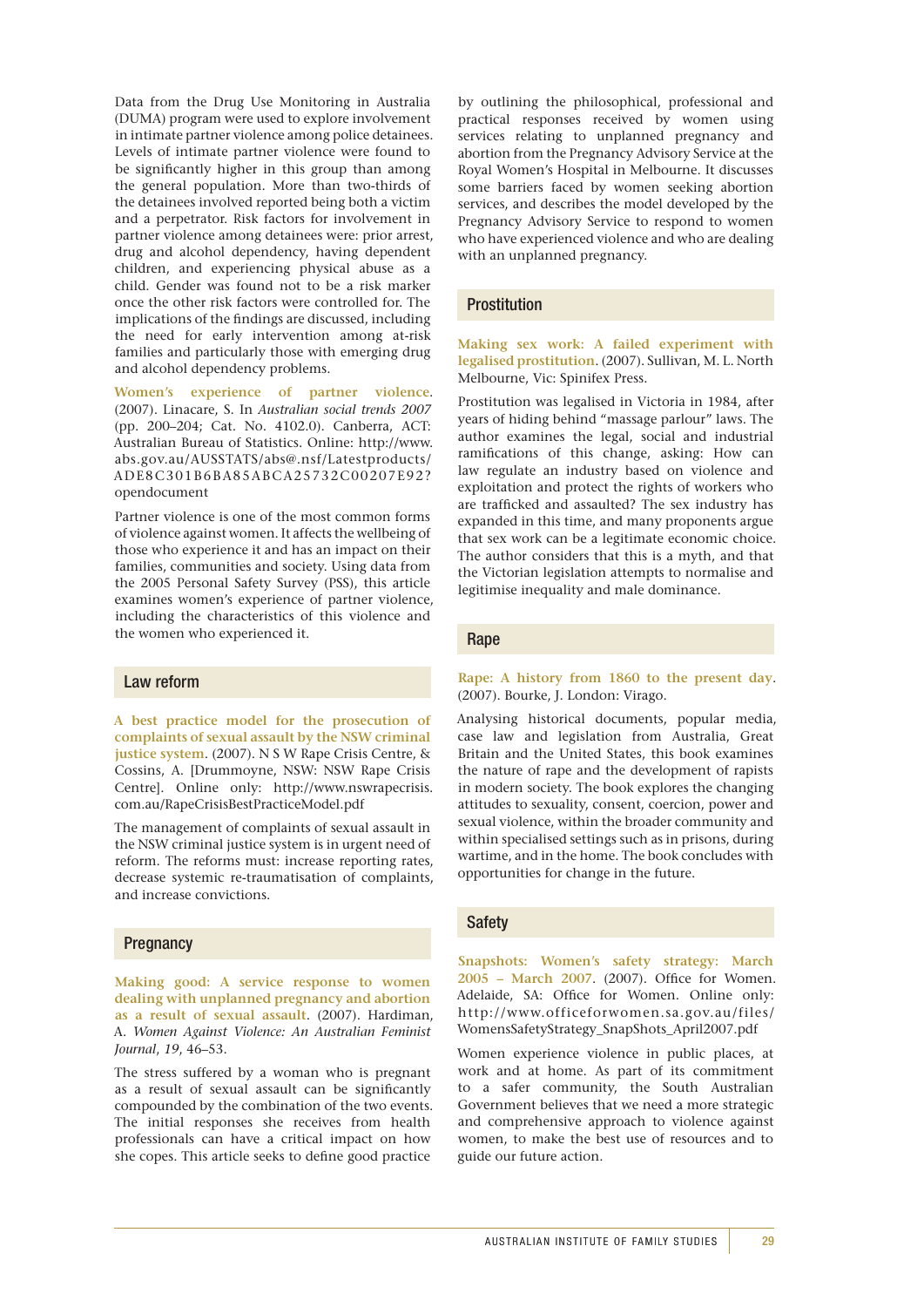#### Sexual assault

**Caring about sexual assault: The effects of sexual assault on families, and the effects on victim/ survivors of family responses to sexual assault**. (2007). Morrison, Z. *Family Matters*, *76*, 55–63.

Sexual assault affects families and communities as well as the victim. This article considers the families of adult sexual assault victims, and how the reactions and responses of family members can help or hinder the victim's recovery. The trauma of sexual assault can have emotional, physical, social and financial effects on the victim, which can, in turn, affect those who care for them, and lead to secondary traumatisation. Research indicates that trauma impacts differently upon specific family members, such as intimate partners, parents and children. Negative responses by family members or the community can further traumatise the victim and affect whether the victim seeks help or discloses the crime. The article concludes by outlining actions and behaviours for family members that can help the victim and themselves in the aftermath.

#### **Statistics**

**Crime victimisation**. (2007). Australian Bureau of Statistics. In D. Trewin (Ed.), *Year book Australia 2007* (pp. 332–334). Belconnen, ACT: Author. Online: http://www.abs.gov.au/AUSSTATS/abs@.nsf/7d12b0 f6763c78caca257061001cc588/6428457dd2aa4baec a25723500829cd0!OpenDocument

This article summarises selected findings from the National Crime and Safety Survey, conducted in 2005 in Australia. Topics include: crime victimisation rates by type, including theft and sexual assault; crime reporting rates; feelings of safety at home alone, during the day and after dark; and people's perceptions of neighbourhood problems.

**Domestic and family violence studies, surveys and statistics: Pointers to policy and practice**. (2007). Marcus, G., & Braaf, R. Kensington, NSW: Australian Domestic and Family Violence Clearinghouse, University of New South Wales. Online only: http:// www.austdvclearinghouse.unsw.edu.au/PDF%20 files/Stakeholder%20paper\_1.pdf

The collection of statistical data over recent decades has shaped an understanding of the prevalence of domestic and family violence in our communities. This paper summarises key statistical data on the occurrence and impact of domestic violence gathered from a selection of quantitative studies undertaken between 2000 and 2006. The three main data sources summarised are the Australian Bureau of Statistics' Personal Safety Survey (2006), the Australian component of the International Violence Against Women Survey (2004), and the World Health Organisation's Multi-Country Study on Women's Health and Domestic Violence against Women (2005).

**Experience of personal violence**. (2007). Australian Bureau of Statistics. In D. Trewin (Ed.), *Year book Australia 2007* (pp. 338–340). Belconnen, ACT: Author. Online: http://www.abs.gov.au/ AUSSTATS/abs@.nsf/7d12b0f6763c78caca257061 001cc588/05b5045ce17bec63ca2572350082ed28! OpenDocument

This article introduces the Australian Bureau of Statistic's Personal Safety Survey, as an example of their in-depth data collection. Two diagrams were reproduced for this article, concerning people who reported experiencing violence in the preceding 12 months. The diagrams divide the results into those who experienced violence and those who did not, whether the violence was physical or sexual, and whether it was a threat or an assault, for men and for women.

**Family violence statistics fact sheet**. (2007). New Zealand Family Violence Clearinghouse. Christchurch, NZ: Author. Online only: http://www.nzfvc.org.nz/PublicationDetails. aspx?publication=13530

National data from agencies working with people experiencing family violence in New Zealand are presented. The paper details recent statistics from New Zealand Police, Family Court, District Court, Department of Child, Youth and Family Services, and data from refuges and other organisations, providing insights into the extent and nature of family violence in New Zealand.

#### Theories of violence

**Men's violence against women: Theory, research, and activism**. (2007). Kilmartin, C., & Allison, J. A. Mahwah, NJ: Lawrence Erlbaum Assoc.

This book highlights clinical and social psychological theory and research, as well as prevention and intervention techniques, with the purpose of understanding and ultimately ending gender-based violence. Several forms of violence, including rape, intimate partner violence, stalking and sexual harassment, are addressed. The book explores the silent epidemic of men's violence against women, the grave consequences of this violence on both individuals and society, and the historical and current foundations that serve to both criminalise and tolerate men's violence against women.

**Coercive control: The entrapment of women in personal life**. (2007). Stark, E. New York: Oxford University Press.

Drawing on sources that range from FBI statistics and film to dozens of actual cases, the author shows in terrifying detail how men can use coercive control to extend their dominance over time and through social space in ways that subvert women's autonomy, isolate them and infiltrate the most intimate corners of their lives. Against this backdrop, Stark analyses the cases of three women tried for crimes committed in the context of abuse, showing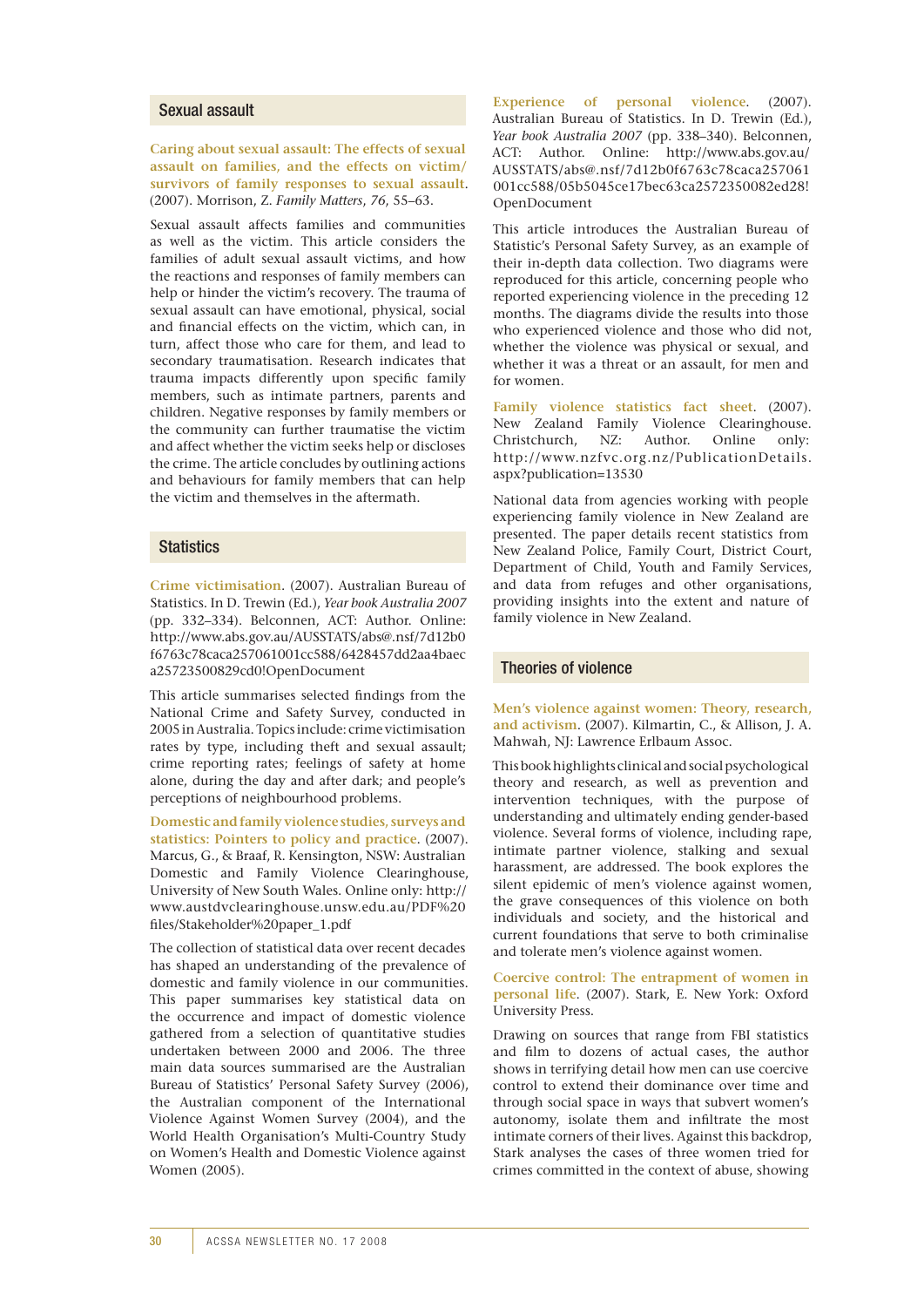that their reactions are only intelligible when they are re-framed as victims of coercive control rather than as "battered wives".

#### **Trafficking**

**Human trafficking to Australia: A research challenge**. (2007). Putt, J. Canberra, ACT: Australian Institute of Criminology. Online: http://www.aic. gov.au/publications/tandi2/tandi338.html

The crime of human trafficking, such as for forced labour or prostitution, has proved difficult to measure. This paper discusses the issues involved in measuring the incidence of human trafficking and calculating estimates, including under-reporting by victims, limited detection of offenders, and poor migration control in some regions. The paper discusses some international monitoring and measurement efforts, and their implications for Australia, and research on understanding and addressing the problem.

#### Violence

**Scoping violence against women in Australia**. (2007). Sneddon, C. Sydney, NSW: Australian Domestic and Family Violence Clearinghouse. Online only: http://www.austdvclearinghouse.unsw. edu.au/Other\_%20publications/The%20Scope%20 of%20Violence%20Against%20Women%20in%20 Australia%20-%20NOWSA%20presentation.pdf

This presentation briefly explains the prevalence of violence against women in Australia, describes how this impacts upon women and children, and suggests ways students can be involved in preventing violence and abuse. Forty-eight per cent of Australian women report experiencing at least one incident of physical violence in their lifetime, and 34% report at least one incident of sexual violence. The presentation outlines the prevalence for different groups, such as the disabled, Indigenous women and lesbians; the health, housing, wellbeing and employment effects on women; the effects on children of witnessing abuse; and why violence occurs.

#### Women with disabilities

**Access and equity equals best practice**. (2007). Jennings, C. *Australian Domestic and Family Violence Clearinghouse Newsletter*, *29*, 4–6. Online: http:// www.austdvclearinghouse.unsw.edu.au/PDF%20 files/Newsletter\_29.pdf

This article calls for domestic violence services to respond to the needs of disabled women, a neglected and marginalised population experiencing high rates of violence and fewer pathways to safety. The author outlines good practice strategies for improving disabled women's access to services and justice, including addressing service barriers, developing accessible information, documenting cases, facilitating interagency collaboration, and raising awareness that women with disabilities face high rates of violence from both intimate partners and carers, and are in need of support.

## We welcome your feedback

 $\overrightarrow{c}$ 

## Australian Centre for the Study of Sexual Assault

Help to shape the work of the Australian Centre for the Study of Sexual Assault. We are interested in hearing your views on the best way to meet the needs of our stakeholders. If you have any comments on services that could be offered, possible topics for publications or areas of research, please fill in the section below and return it to the Institute. Comments can also be provided on-line via the ACSSA website, or email us at: acssa@aifs.gov.au

\_\_\_\_\_\_\_\_\_\_\_\_\_\_\_\_\_\_\_\_\_\_\_\_\_\_\_\_\_\_\_\_\_\_\_\_\_\_\_\_\_\_\_\_\_\_\_\_\_\_\_\_\_\_\_\_\_\_\_\_\_\_\_\_\_\_\_\_\_\_\_\_\_\_\_\_\_\_\_\_\_\_\_\_ \_\_\_\_\_\_\_\_\_\_\_\_\_\_\_\_\_\_\_\_\_\_\_\_\_\_\_\_\_\_\_\_\_\_\_\_\_\_\_\_\_\_\_\_\_\_\_\_\_\_\_\_\_\_\_\_\_\_\_\_\_\_\_\_\_\_\_\_\_\_\_\_\_\_\_\_\_\_\_\_\_\_\_\_ \_\_\_\_\_\_\_\_\_\_\_\_\_\_\_\_\_\_\_\_\_\_\_\_\_\_\_\_\_\_\_\_\_\_\_\_\_\_\_\_\_\_\_\_\_\_\_\_\_\_\_\_\_\_\_\_\_\_\_\_\_\_\_\_\_\_\_\_\_\_\_\_\_\_\_\_\_\_\_\_\_\_\_\_  $\_$  , and the set of the set of the set of the set of the set of the set of the set of the set of the set of the set of the set of the set of the set of the set of the set of the set of the set of the set of the set of th

\_\_\_\_\_\_\_\_\_\_\_\_\_\_\_\_\_\_\_\_\_\_\_\_\_\_\_\_\_\_\_\_\_\_\_\_\_\_\_\_\_\_\_\_\_\_\_\_\_\_\_\_\_\_\_\_\_\_\_\_\_\_\_\_\_\_\_\_\_\_\_\_\_\_\_\_\_\_\_\_\_\_\_\_ \_\_\_\_\_\_\_\_\_\_\_\_\_\_\_\_\_\_\_\_\_\_\_\_\_\_\_\_\_\_\_\_\_\_\_\_\_\_\_\_\_\_\_\_\_\_\_\_\_\_\_\_\_\_\_\_\_\_\_\_\_\_\_\_\_\_\_\_\_\_\_\_\_\_\_\_\_\_\_\_\_\_\_\_ \_\_\_\_\_\_\_\_\_\_\_\_\_\_\_\_\_\_\_\_\_\_\_\_\_\_\_\_\_\_\_\_\_\_\_\_\_\_\_\_\_\_\_\_\_\_\_\_\_\_\_\_\_\_\_\_\_\_\_\_\_\_\_\_\_\_\_\_\_\_\_\_\_\_\_\_\_\_\_\_\_\_\_\_ \_\_\_\_\_\_\_\_\_\_\_\_\_\_\_\_\_\_\_\_\_\_\_\_\_\_\_\_\_\_\_\_\_\_\_\_\_\_\_\_\_\_\_\_\_\_\_\_\_\_\_\_\_\_\_\_\_\_\_\_\_\_\_\_\_\_\_\_\_\_\_\_\_\_\_\_\_\_\_\_\_\_\_\_

What other services would you find useful for your work?

What topics would you liked covered in ACSSA's publications, or considered for research projects?

Membership form overleaf ►